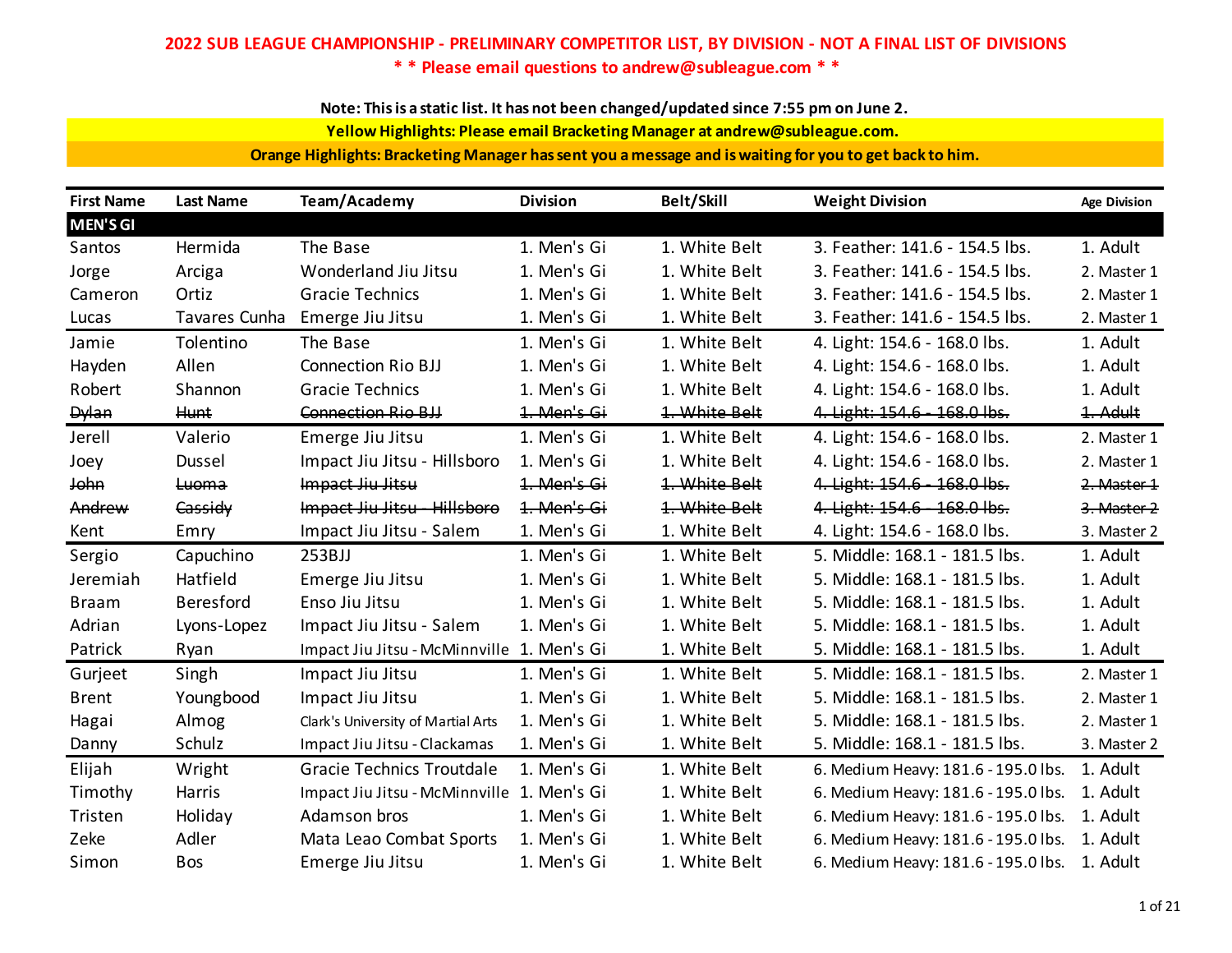| Pablo          | Grimaldi       | <b>Connection Rio BJJ</b>                  | 1. Men's Gi | 1. White Belt | 6. Medium Heavy: 181.6 - 195.0 lbs.           | 1. Adult    |
|----------------|----------------|--------------------------------------------|-------------|---------------|-----------------------------------------------|-------------|
| <b>Jesse</b>   | Lujan          | <b>Renzo Gracie Portland</b>               | 1. Men's Gi | 1. White Belt | 6. Medium Heavy: 181.6 - 195.0 lbs.           | 2. Master 1 |
| David          | <b>Saucier</b> | Impact Jiu Jitsu - McMinnville 1. Men's Gi |             | 1. White Belt | 6. Medium Heavy: 181.6 - 195.0 lbs.           | 3. Master 2 |
| <b>Bailey</b>  | Maghan         | Impact Jiu Jitsu                           | 1. Men's Gi | 1. White Belt | 7. Heavy: 195.1 - 208.0 lbs.                  | 1. Adult    |
| Parker         | DeMara         | <b>Connection Rio BJJ</b>                  | 1. Men's Gi | 1. White Belt | 7. Heavy: 195.1 - 208.0 lbs.                  | 1. Adult    |
| David          | Walters        | <b>NWMA</b>                                | 1. Men's Gi | 1. White Belt | 7. Heavy: 195.1 - 208.0 lbs.                  | 1. Adult    |
| Philip         | Avallon        | Impact Jiu Jitsu - McMinnville 1. Men's Gi |             | 1. White Belt | 7. Heavy: 195.1 - 208.0 lbs.                  | 2. Master 1 |
| David          | Dragicevic     | Impact Jiu Jitsu - Clackamas               | 1. Men's Gi | 1. White Belt | 7. Heavy: 195.1 - 208.0 lbs.                  | 2. Master 1 |
| Jaccob         | Wilkes         | Impact Jiu Jitsu - Hood River              | 1. Men's Gi | 1. White Belt | 7. Heavy: 195.1 - 208.0 lbs.                  | 2. Master 1 |
| Brian          | <b>Bradley</b> | Impact Jiu Jitsu - Wilsonville             | 1. Men's Gi | 1. White Belt | 7. Heavy: 195.1 - 208.0 lbs.                  | 2. Master 1 |
| Jon            | Young          | Cascao Jiu Jitsu                           | 1. Men's Gi | 1. White Belt | 7. Heavy: 195.1 - 208.0 lbs.                  | 2. Master 1 |
| Zak            | Salhab         | Zenith/Next Level                          | 1. Men's Gi | 1. White Belt | 7. Heavy: 195.1 - 208.0 lbs.                  | 3. Master 2 |
| Guerllamo      | Jimenez        | Clark's University of Martial Arts         | 1. Men's Gi | 1. White Belt | 7. Heavy: 195.1 - 208.0 lbs.                  | 3. Master 2 |
| Tyler          | otis           | Performance Martial Arts/CTA 1. Men's Gi   |             | 1. White Belt | 8. Super Heavy: 208.1 - 222.0 lbs.            | 1. Adult    |
| Nicholas       | Lewallen       | <b>Connection Rio BJJ</b>                  | 1. Men's Gi | 1. White Belt | 8. Super Heavy: 208.1 - 222.0 lbs.            | 2. Master 1 |
| Jason          | Davis          | Impact Jiu Jitsu - Mt Hood                 | 1. Men's Gi | 1. White Belt | 8. Super Heavy: 208.1 - 222.0 lbs.            | 3. Master 2 |
| Joseph         | Wojtas         | <b>Stray Dogs Grabbling Academy</b>        | 1. Men's Gi | 1. White Belt | 9. Ultra Heavy: 222.1 lbs. and more           | 1. Adult    |
| <b>Nick</b>    | Heuer          | Impact Jiu Jitsu - Newberg                 | 1. Men's Gi | 1. White Belt | 9. Ultra Heavy: 222.1 lbs. and more           | 2. Master 1 |
| Francisco      | <b>Morales</b> | Cauliflower Ear Family                     | 1. Men's Gi | 1. White Belt | 9. Ultra Heavy: 222.1 lbs. and more           | 2. Master 1 |
| David          | Wood           | Impact Jiu Jitsu - McMinnville 1. Men's Gi |             | 1. White Belt | 9. Ultra Heavy: 222.1 lbs. and more           | 2. Master 1 |
| Matthew        | Dorick         | Impact Jiu Jitsu - Sherwood 1. Men's Gi    |             | 1. White Belt | 9. Ultra Heavy: 222.1 lbs. and more           | 2. Master 1 |
| Andrew         | Hutson         | Impact Jiu Jitsu - Beaverton 1. Men's Gi   |             | 1. White Belt | 9. Ultra Heavy: 222.1 lbs. and more           | 2. Master 1 |
| Jordan         | Munday         | Progressive                                | 1. Men's Gi | 1. White Belt | 9. Ultra Heavy: 222.1 lbs. and more           | 2. Master 1 |
| Tim            | Habeck         | Impact Jiu Jitsu - Salem                   | 1. Men's Gi | 1. White Belt | 9. Ultra Heavy: 222.1 lbs. and more           | 3. Master 2 |
| <b>Tanner</b>  | Cheek          | Caio Terra Association                     | 1. Men's Gi | 2. Blue Belt  | 2. Light Feather: 127.1 - 141.5 lbs. 1. Adult |             |
| Ashton         | Dreyer         | Impact Jiu Jitsu - McMinnville 1. Men's Gi |             | 2. Blue Belt  | 3. Feather: 141.6 - 154.5 lbs.                | 1. Adult    |
| Olivier        | Le Friec       | Impact Jiu Jitsu - Newberg                 | 1. Men's Gi | 2. Blue Belt  | 3. Feather: 141.6 - 154.5 lbs.                | 1. Adult    |
| Collin         | Campbell       | Impact Jiu Jitsu                           | 1. Men's Gi | 2. Blue Belt  | 3. Feather: 141.6 - 154.5 lbs.                | 1. Adult    |
| Paul           | Schaffer       | Danzig MMA                                 | 1. Men's Gi | 2. Blue Belt  | 3. Feather: 141.6 - 154.5 lbs.                | 1. Adult    |
| <b>Brandon</b> | <b>Beebe</b>   | Universal Jiu Jitsu                        | 1. Men's Gi | 2. Blue Belt  | 3. Feather: 141.6 - 154.5 lbs.                | 2. Master 1 |
| Robert         | Campisi        | Connection Rio BJJ                         | 1. Men's Gi | 2. Blue Belt  | 3. Feather: 141.6 - 154.5 lbs.                | 2. Master 1 |
| Mike           | Kephart        | <b>Connection Rio BJJ</b>                  | 1. Men's Gi | 2. Blue Belt  | 3. Feather: 141.6 - 154.5 lbs.                | 2. Master 1 |
| Asa            | <b>Battle</b>  | Impact Jiu Jitsu                           | 1. Men's Gi | 2. Blue Belt  | 3. Feather: 141.6 - 154.5 lbs.                | 2. Master 1 |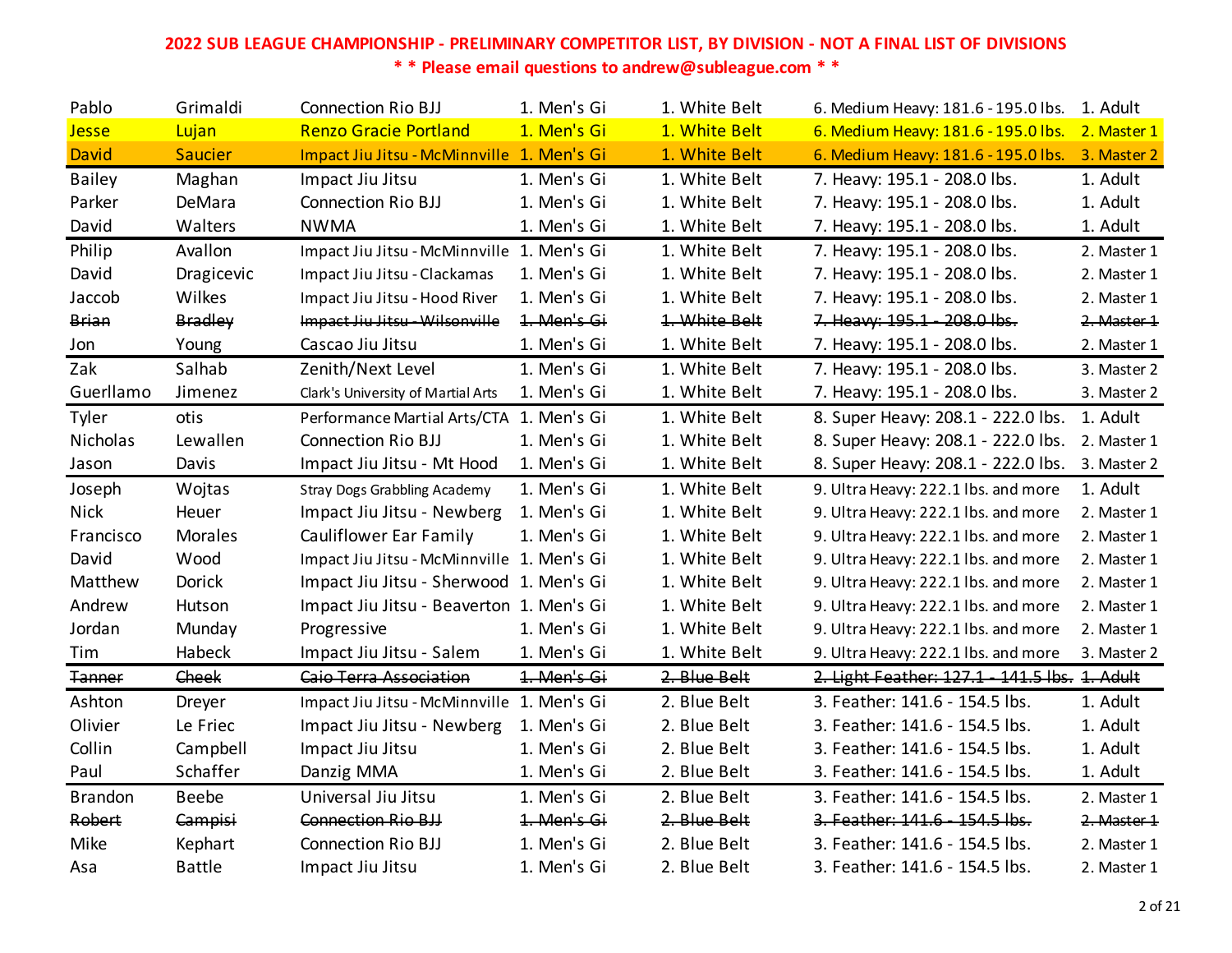| <b>MEN'S GI</b> |               |                                            |             |                |                                     |             |
|-----------------|---------------|--------------------------------------------|-------------|----------------|-------------------------------------|-------------|
| Ryan            | Condon        | <b>Gracie Technics</b>                     | 1. Men's Gi | 2. Blue Belt   | 3. Feather: 141.6 - 154.5 lbs.      | 3. Master 2 |
| Dylan           | Chumley       | Impact Jiu Jitsu - Beaverton 1. Men's Gi   |             | 2. Blue Belt   | 4. Light: 154.6 - 168.0 lbs.        | 1. Adult    |
| Zwai            | Mtumkulu      | Impact Jiu Jitsu - McMinnville 1. Men's Gi |             | 2. Blue Belt   | 4. Light: 154.6 - 168.0 lbs.        | 2. Master 1 |
| lan             | Stewart       | <b>Eastside Grappling</b>                  | 1. Men's Gi | 2. Blue Belt   | 4. Light: 154.6 - 168.0 lbs.        | 2. Master 1 |
| Ryan            | Savage        | Emerge Jiu Jitsu                           | 1. Men's Gi | 2. Blue Belt   | 4. Light: 154.6 - 168.0 lbs.        | 2. Master 1 |
| Dustin          | <b>Barber</b> | Impact Jiu Jitsu - Mt Hood                 | 1. Men's Gi | 2. Blue Belt   | 4. Light: 154.6 - 168.0 lbs.        | 2. Master 1 |
| William         | Crowe         | Impact Jiu Jitsu - Sherwood 1. Men's Gi    |             | 2. Blue Belt   | 5. Middle: 168.1 - 181.5 lbs.       | 1. Adult    |
| Elan            | Adre          | Enso Jiu Jitsu - Portland                  | 1. Men's Gi | 2. Blue Belt   | 5. Middle: 168.1 - 181.5 lbs.       | 2. Master 1 |
| Joshua          | Miller        | Universal Jiu Jitsu                        | 1. Men's Gi | 2. Blue Belt   | 5. Middle: 168.1 - 181.5 lbs.       | 2. Master 1 |
| Ben             | Allen         | Impact Jiu Jitsu - Wilsonville             | 1. Men's Gi | 2. Blue Belt   | 6. Medium Heavy: 181.6 - 195.0 lbs. | 1. Adult    |
| Cameron         | Siemieniec    | Impact Jiu Jitsu - Clackamas               | 1. Men's Gi | 2. Blue Belt   | 6. Medium Heavy: 181.6 - 195.0 lbs. | 1. Adult    |
| Antonio         | Verduzco      | Impact Jiu Jitsu                           | 1. Men's Gi | 2. Blue Belt   | 6. Medium Heavy: 181.6 - 195.0 lbs. | 2. Master 1 |
| Casey           | <b>Butler</b> | Impact Jiu Jitsu - Hood River              | 1. Men's Gi | 2. Blue Belt   | 6. Medium Heavy: 181.6 - 195.0 lbs. | 3. Master 2 |
| <b>Brian</b>    | Heflin        | Emerge Jiu Jitsu                           | 1. Men's Gi | 2. Blue Belt   | 6. Medium Heavy: 181.6 - 195.0 lbs. | 3. Master 2 |
| Bill            | Chamberlain   | Impact Jiu Jitsu - Hillsboro               | 1. Men's Gi | 2. Blue Belt   | 6. Medium Heavy: 181.6 - 195.0 lbs. | 3. Master 2 |
| <b>Brad</b>     | Davis         | Pacific Wonderland Jiu Jitsu 1. Men's Gi   |             | 2. Blue Belt   | 7. Heavy: 195.1 - 208.0 lbs.        | 1. Adult    |
| Alexander       | Guthrie       | Impact Jiu Jitsu - Clackamas               | 1. Men's Gi | 2. Blue Belt   | 7. Heavy: 195.1 - 208.0 lbs.        | 2. Master 1 |
| Huston          | Hedinger      | Impact Jiu Jitsu - Beaverton 1. Men's Gi   |             | 2. Blue Belt   | 7. Heavy: 195.1 - 208.0 lbs.        | 2. Master 1 |
| Andrew          | Cantu         | Oregon Triad Jiu Jitsu                     | 1. Men's Gi | 2. Blue Belt   | 7. Heavy: 195.1 - 208.0 lbs.        | 2. Master 1 |
| Cody            | <b>Becker</b> | American Top Team Portland                 | 1. Men's Gi | 2. Blue Belt   | 7. Heavy: 195.1 - 208.0 lbs.        | 3. Master 2 |
| David           | Friedericks   | Enso Jiu Jitsu - Oregon City               | 1. Men's Gi | 2. Blue Belt   | 7. Heavy: 195.1 - 208.0 lbs.        | 3. Master 2 |
| Jase            | Celeste       | Universal Jiu Jitsu                        | 1. Men's Gi | 2. Blue Belt   | 7. Heavy: 195.1 - 208.0 lbs.        | 3. Master 2 |
| Avery           | <b>Bies</b>   | Impact Jiu Jitsu - Beaverton 1. Men's Gi   |             |                |                                     |             |
| alex            |               |                                            |             | 2. Blue Belt   | 8. Super Heavy: 208.1 - 222.0 lbs.  | 1. Adult    |
|                 | simantel      | Impact Jiu Jitsu - Mt Hood                 | 1. Men's Gi | 2. Blue Belt   | 8. Super Heavy: 208.1 - 222.0 lbs.  | 2. Master 1 |
| Stephen         | Palermini     | The Base - Vancouver                       | 1. Men's Gi | 2. Blue Belt   | 8. Super Heavy: 208.1 - 222.0 lbs.  | 3. Master 2 |
| Jason           | Hill          | Unicorn Jiu Jitsu                          | 1. Men's Gi | 2. Blue Belt   | 9. Ultra Heavy: 222.1 lbs. and more | 1. Adult    |
| Levi            | Egg           | Impact Jiu Jitsu - Sherwood 1. Men's Gi    |             | 2. Blue Belt   | 9. Ultra Heavy: 222.1 lbs. and more | 1. Adult    |
| Michael         | Calderon      | Impact Jiu Jitsu - Salem                   | 1. Men's Gi | 2. Blue Belt   | 9. Ultra Heavy: 222.1 lbs. and more | 2. Master 1 |
| Genaro          | Hernandez     | Impact Jiu Jitsu - Clackamas               | 1. Men's Gi | 3. Purple Belt | 4. Light: 154.6 - 168.0 lbs.        | 2. Master 1 |
| Jake            | Ryder         | FSBJJ-American Top Team PDX 1. Men's Gi    |             | 3. Purple Belt | 4. Light: 154.6 - 168.0 lbs.        | 2. Master 1 |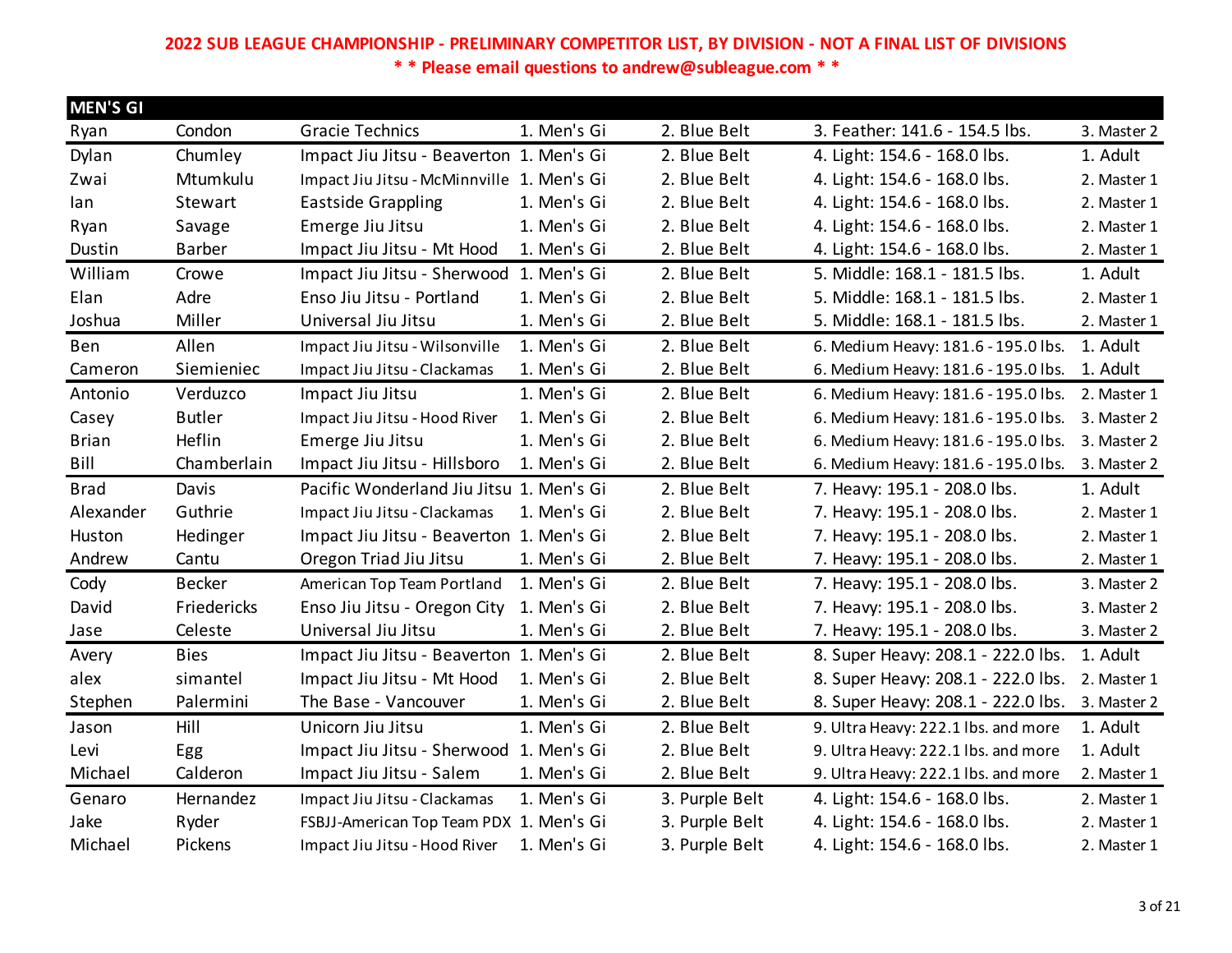| John              | <b>Blodgett</b>  | Performance Martial Arts/CTA 1. Men's Gi   |               | 3. Purple Belt | 4. Light: 154.6 - 168.0 lbs.                     | 2. Master 1 |
|-------------------|------------------|--------------------------------------------|---------------|----------------|--------------------------------------------------|-------------|
| $\overline{p}$    | <b>Nuttall</b>   | Impact Jiu Jitsu                           | 1. Men's Gi   | 3. Purple Belt | 5. Middle: 168.1 - 181.5 lbs.                    | 2. Master 1 |
| Minh              | <b>Truong</b>    | Mata Leao Combat Sports                    | 1. Men's Gi   | 3. Purple Belt | 5. Middle: 168.1 - 181.5 lbs.                    | 3. Master 2 |
| Jacob             | Tegman           | Impact Jiu Jitsu - Clackamas               | 1. Men's Gi   | 3. Purple Belt | 6. Medium Heavy: 181.6 - 195.0 lbs.              | 2. Master 1 |
| Alexander         | <b>Bailey</b>    | <b>Team Quest</b>                          | 1. Men's Gi   | 3. Purple Belt | 6. Medium Heavy: 181.6 - 195.0 lbs.              | 2. Master 1 |
| <b>ROB</b>        | Cann             | 253BJJ                                     | 1. Men's Gi   | 3. Purple Belt | 6. Medium Heavy: 181.6 - 195.0 lbs.              | 2. Master 1 |
| Craig             | <b>Britton</b>   | Zenith                                     | 1. Men's Gi   | 3. Purple Belt | 6. Medium Heavy: 181.6 - 195.0 lbs.              | 3. Master 2 |
| Garron            | Pobuda           | Cauliflower Ear Family                     | 1. Men's Gi   | 3. Purple Belt | 7. Heavy: 195.1 - 208.0 lbs.                     | 2. Master 1 |
| Ed                | Hoeffliger       | <b>Impact Jiu Jitsu - Newberg</b>          | 1. Men's Gi   | 3. Purple Belt | 8. Super Heavy: 208.1 - 222.0 lbs.               | 3. Master 2 |
| Jacob             | A Hoyt           | <b>Checkmat Portland</b>                   | 1. Men's Gi   | 3. Purple Belt | 9. Ultra Heavy: 222.1 lbs. and more              | 1. Adult    |
| Louis             | Herron           | Ashland jiu-jitsu academy                  | 1. Men's Gi   | 3. Purple Belt | 9. Ultra Heavy: 222.1 lbs. and more              | 2. Master 1 |
| Anthony           | Kell             | Lotus-                                     | 1. Men's Gi   | 3. Purple Belt | 9. Ultra Heavy: 222.1 lbs. and more              | 3. Master 2 |
| Jelson            | Gragasin         | 253BJJ                                     | 1. Men's Gi   | 4. Brown Belt  | 2. Light Feather: 127.1 - 141.5 lbs. 2. Master 1 |             |
| Ali               | Hosseinian       | Impact Jiu Jitsu - McMinnville 1. Men's Gi |               | 4. Brown Belt  | 3. Feather: 141.6 - 154.5 lbs.                   | 3. Master 2 |
| Marcel            | Morgan           | 253BJJ                                     | 1. Men's Gi   | 4. Brown Belt  | 6. Medium Heavy: 181.6 - 195.0 lbs.              | 1. Adult    |
| <b>WOMEN'S GI</b> |                  |                                            |               |                |                                                  |             |
| Noa               | Almog            | Clark's University of Martial Arts         | 2. Women's Gi | 1. White Belt  | 2. Feather: 118.1 - 129.0 lbs.                   | 1. Adult    |
| Elisha            | Meza             | Impact Jiu Jitsu - Sherwood                | 2. Women's Gi | 1. White Belt  | 2. Feather: 118.1 - 129.0 lbs.                   | 1. Adult    |
| Alanis            | Graham           | Impact Jiu Jitsu - Clackamas               | 2. Women's Gi | 1. White Belt  | 2. Feather: 118.1 - 129.0 lbs.                   | 1. Adult    |
| Ashley            | Masters          | Emerge Jiu Jitsu                           | 2. Women's Gi | 1. White Belt  | 2. Feather: 118.1 - 129.0 lbs.                   | 1. Adult    |
| <b>Brooke</b>     | Rooney           | <b>EastSide Grappling</b>                  | 2. Women's Gi | 1. White Belt  | 2. Feather: 118.1 - 129.0 lbs.                   | 2. Master 1 |
| Angelica          | Hawkins          | Impact Jiu Jitsu - Salem                   | 2. Women's Gi | 1. White Belt  | 2. Feather: 118.1 - 129.0 lbs.                   | 2. Master 1 |
| Janelle           | Tuominen         | Forge Combat Academy                       | 2. Women's Gi | 1. White Belt  | 2. Feather: 118.1 - 129.0 lbs.                   | 2. Master 1 |
| Ariel             | Hoffman          | G.I.R.L.S. Gym                             | 2. Women's Gi | 1. White Belt  | 3. Light: 129.1 - 141.5 lbs.                     | 1. Adult    |
| Kylee             | Hunt             | <b>Connection Rio BJJ</b>                  | 2. Women's Gi | 1. White Belt  | 3. Light: 129.1 - 141.5 lbs.                     | 1. Adult    |
| Isabel            | Heynen           | Impact Jiu Jitsu - Salem                   | 2. Women's Gi | 1. White Belt  | 3. Light: 129.1 - 141.5 lbs.                     | 1. Adult    |
| Jennae            | Gabarda          | Danzig MMA                                 | 2. Women's Gi | 1. White Belt  | 3. Light: 129.1 - 141.5 lbs.                     | 1. Adult    |
| Giana             | Vasquez          | Connection Rio BJJ                         | 2. Women's Gi | 1. White Belt  | 5. Medium Heavy: 152.6 - 163.5 lbs.              | 1. Adult    |
| <b>Kathleen</b>   | <b>Herboth</b>   | <b>Unicorn Jiu Jitsu</b>                   | 2. Women's Gi | 1. White Belt  | 6. Heavy: 163.6 lbs. - 175.0 lbs.                | 2. Master 1 |
| <b>Mallory</b>    | <b>Ingalls</b>   | <b>NWMA</b>                                | 2. Women's Gi | 1. White Belt  | 7. Super Heavy: 175.1 lbs. and more              | 2. Master 1 |
| $H +$             | <b>Tionquiao</b> | Impact Jiu Jitsu - Hillsboro               | 2. Women's Gi | 2. Blue Belt   | 1. Light Feather: up to 118.0 lbs.               | 2. Master 1 |
| Rhoegyn           | Walls            | Impact Jiu Jitsu - Sherwood                | 2. Women's Gi | 2. Blue Belt   | 2. Feather: 118.1 - 129.0 lbs.                   | 1. Adult    |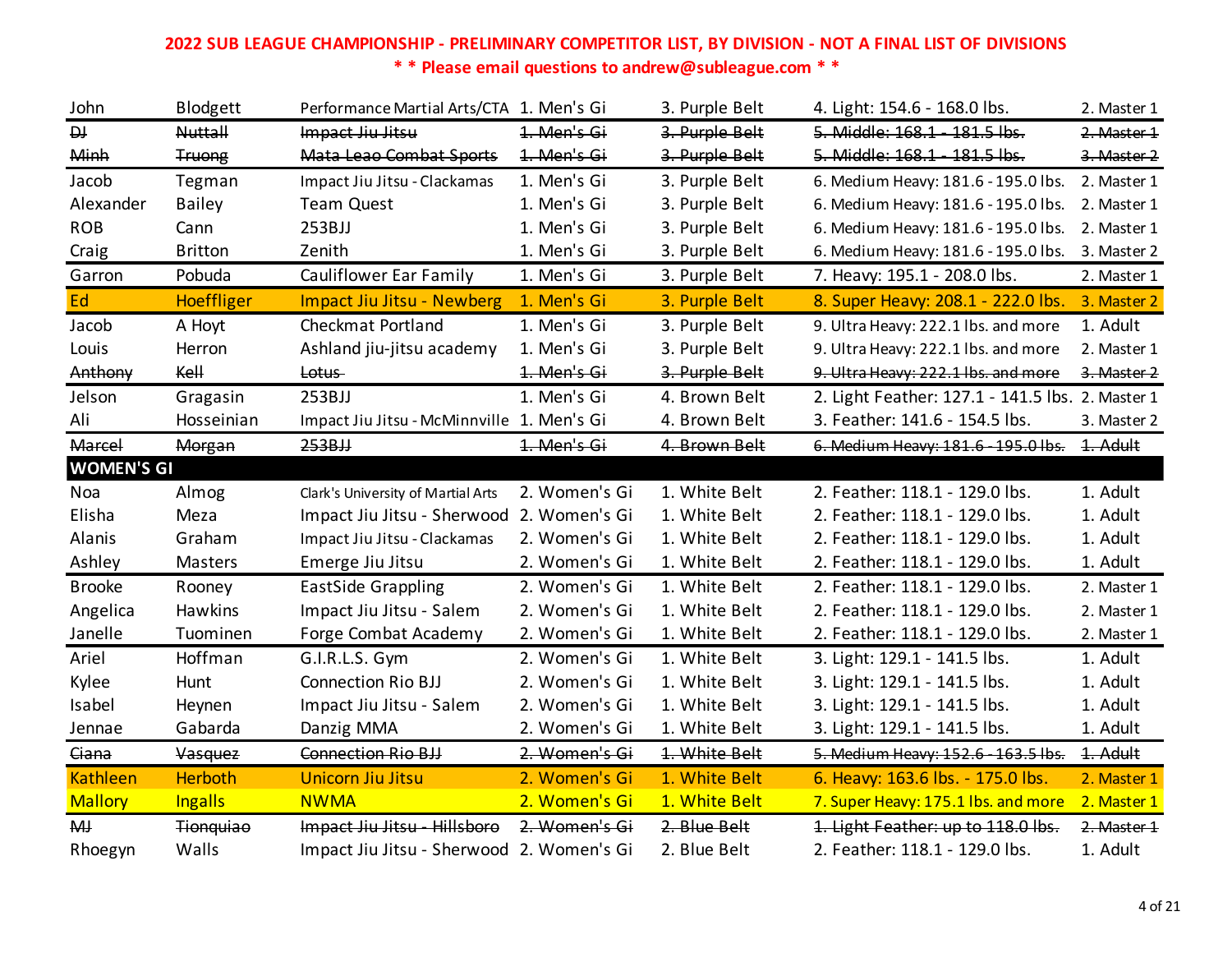| Jessica        | Cone         | Wonderland Jiu Jitsu                       | 2. Women's Gi | 2. Blue Belt   | 2. Feather: 118.1 - 129.0 lbs.      | 2. Master 1    |
|----------------|--------------|--------------------------------------------|---------------|----------------|-------------------------------------|----------------|
| Melissa        | Gonzalez     | Impact Jiu Jitsu - Salem                   | 2. Women's Gi | 2. Blue Belt   | 2. Feather: 118.1 - 129.0 lbs.      | 2. Master 1    |
| Lozen          | Warner       | G.I.R.L.S. Gym                             | 2. Women's Gi | 2. Blue Belt   | 3. Light: 129.1 - 141.5 lbs.        | 1. Adult       |
| Victoria       | Liu          | Enso Jiu Jitsu - Portland                  | 2. Women's Gi | 2. Blue Belt   | 3. Light: 129.1 - 141.5 lbs.        | 1. Adult       |
| Stryder        | Walls        | Impact Jiu Jitsu - Sherwood 2. Women's Gi  |               | 2. Blue Belt   | 4. Middle: 141.6 - 152.5 lbs.       | 1. Adult       |
| Lindsey        | Short        | Impact Jiu Jitsu - Clackamas               | 2. Women's Gi | 2. Blue Belt   | 4. Middle: 141.6 - 152.5 lbs.       | 1. Adult       |
| Courtney       | Viescas      | FSBJJ-American Top Team PDX 2. Women's Gi  |               | 2. Blue Belt   | 4. Middle: 141.6 - 152.5 lbs.       | 1. Adult       |
| Kaitlin        | Gamper       | Zenith/Next Level                          | 2. Women's Gi | 2. Blue Belt   | 5. Medium Heavy: 152.6 - 163.5 lbs. | 1. Adult       |
| Taylor         | OBrien       | Caio Terra Association                     | 2. Women's Gi | 2. Blue Belt   | 5. Medium Heavy: 152.6 - 163.5 lbs. | 2. Master 1    |
| Angelica       | Gonzalez     | Impact Jiu Jitsu - Mt Hood                 | 2. Women's Gi | 2. Blue Belt   | 5. Medium Heavy: 152.6 - 163.5 lbs. | 3. Master 2    |
| Debora         | Mitchell     | Impact Jiu Jitsu - Sherwood 2. Women's Gi  |               | 2. Blue Belt   | 5. Medium Heavy: 152.6 - 163.5 lbs. | 3. Master 2    |
| Alexa          | Benz         | G.I.R.L.S. Gym                             | 2. Women's Gi | 2. Blue Belt   | 7. Super Heavy: 175.1 lbs. and more | 1. Adult       |
| Charlie        | Voss         | Unicorn Jiu Jitsu                          | 2. Women's Gi | 2. Blue Belt   | 7. Super Heavy: 175.1 lbs. and more | 1. Adult       |
| Haleigh        | van Putten   | Mata Leao Combat Sports                    | 2. Women's Gi | 3. Purple Belt | 3. Light: 129.1 - 141.5 lbs.        | 1. Adult       |
| Stuti          | Fernandes    | Impact Jiu Jitsu - Beaverton 2. Women's Gi |               | 3. Purple Belt | 4. Middle: 141.6 - 152.5 lbs.       | 2. Master 1    |
| Alyson         | <b>Burke</b> | Impact Jiu Jitsu                           | 2. Women's Gi | 3. Purple Belt | 6. Heavy: 163.6 lbs. - 175.0 lbs.   | 1. Adult       |
|                |              |                                            |               |                |                                     |                |
| Allie          | Szymoniak    | G.I.R.L.S. Gym                             | 2. Women's Gi | 4. Brown Belt  | 2. Feather: 118.1 - 129.0 lbs.      | 2. Master 1    |
| Tina           | Tappouni     | Impact Jiu Jitsu - Beaverton 2. Women's Gi |               | 4. Brown Belt  | 5. Medium Heavy: 152.6 - 163.5 lbs. | 1. Adult       |
| Jennifer       | Conner       | G.I.R.L.S. Gym                             | 2. Women's Gi | 4. Brown Belt  | 7. Super Heavy: 175.1 lbs. and more | 2. Master 1    |
| YOUTH GI       |              |                                            |               |                |                                     |                |
| Dawson         | Chumley      | Impact Jiu Jitsu - Beaverton 3. Youth Gi   |               | 1. White Belt  | 2.40.1 - 50.0 lbs.                  | 5              |
| Julian         | Krussman     | Impact Jiu Jitsu - Hillsboro               | 3. Youth Gi   | 1. White Belt  | 2.40.1 - 50.0 lbs.                  | 5              |
| Esme           | Haney        | Impact Jiu Jitsu - Team MWA                | 3. Youth Gi   | 1. White Belt  | 2.40.1 - 50.0 lbs.                  | 6              |
| <b>Barrett</b> | Stanley      | Impact Jiu Jitsu - McMinnville 3. Youth Gi |               | 1. White Belt  | 2.40.1 - 50.0 lbs.                  | 6              |
| Uriah          | Torres       | Impact Jiu Jitsu - Team MWA                | 3. Youth Gi   | 1. White Belt  | 2.40.1 - 50.0 lbs.                  | 6              |
| Jason          | Heck         | Impact Jiu Jitsu - Wilsonville             | 3. Youth Gi   | 1. White Belt  | 2.40.1 - 50.0 lbs.                  | 5              |
| Ryder          | Clevidence   | Impact Jiu Jitsu - McMinnville 3. Youth Gi |               | 1. White Belt  | 2.40.1 - 50.0 lbs.                  | $\overline{7}$ |
| Kenny          | Fife         | Impact Jiu Jitsu - Wilsonville             | 3. Youth Gi   | 1. White Belt  | 2.40.1 - 50.0 lbs.                  | 7              |
| Ember          | Hatch        | Cascao Jiu Jitsu                           | 3. Youth Gi   | 1. White Belt  | 2.40.1 - 50.0 lbs.                  | 7              |
| Aynslee        | Trotter      | <b>BMA</b>                                 | 3. Youth Gi   | 1. White Belt  | 2.40.1 - 50.0 lbs.                  | 7              |
| Steven         | Estes        | Northwest Fighting Arts                    | 3. Youth Gi   | 1. White Belt  | 2.40.1 - 50.0 lbs.                  | 8              |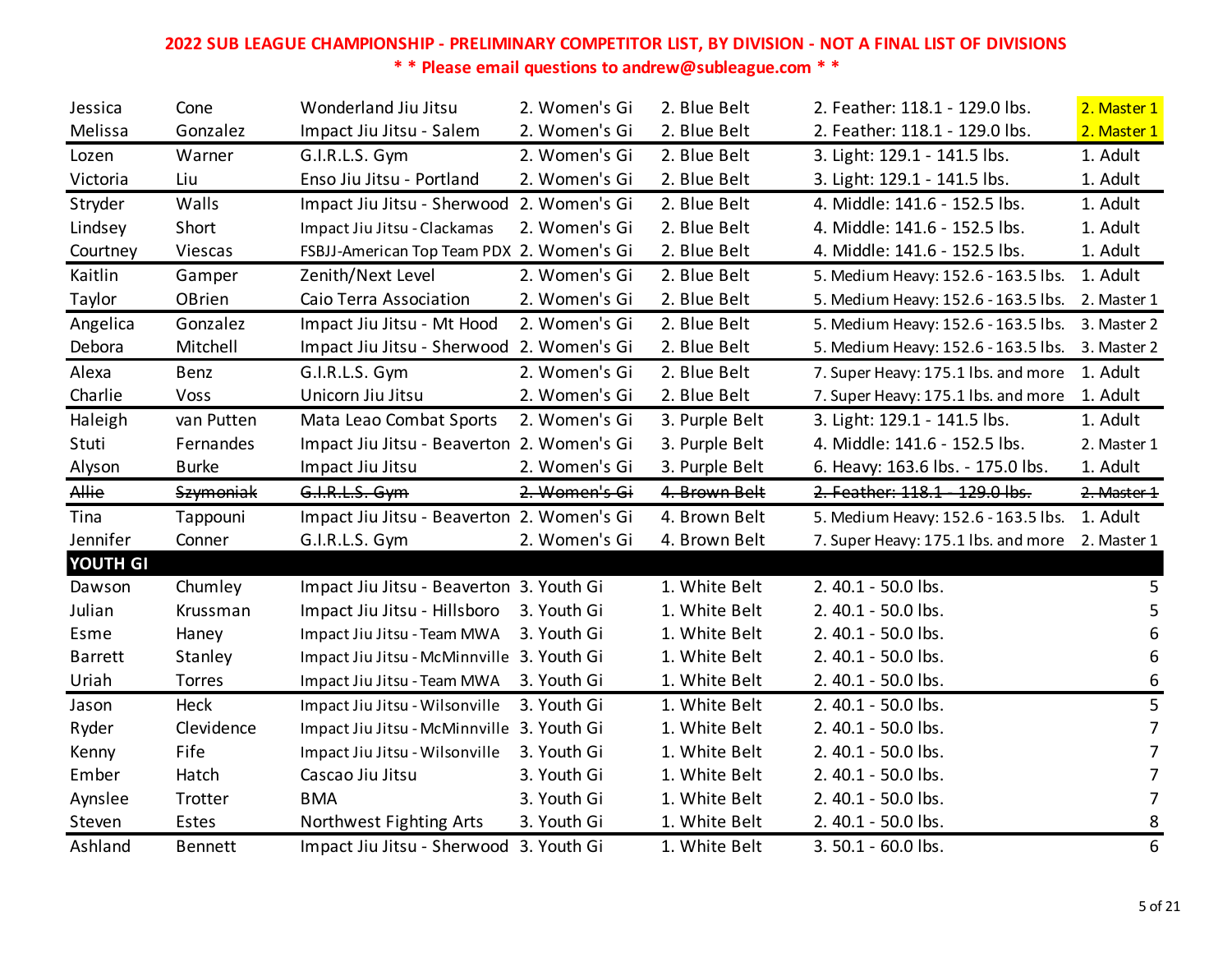| Logan                | Pont          | Impact Jiu Jitsu - Hood River              | 3. Youth Gi | 1. White Belt | 3.50.1 - 60.0 lbs. | 6                |
|----------------------|---------------|--------------------------------------------|-------------|---------------|--------------------|------------------|
| Lincoln              | Pyle          | Impact Jiu Jitsu - McMinnville 3. Youth Gi |             | 1. White Belt | 3.50.1 - 60.0 lbs. | 6                |
| Cameron              | Richardson    | Brazilian Top Team Happy Valley            | 3. Youth Gi | 1. White Belt | 3.50.1 - 60.0 lbs. | 6                |
| Aurora               | Arms          | Impact Jiu Jitsu - Hillsboro               | 3. Youth Gi | 1. White Belt | 3.50.1 - 60.0 lbs. | $\overline{7}$   |
| Zen                  | Gregory       | Emerge Jiu Jitsu                           | 3. Youth Gi | 1. White Belt | 3.50.1 - 60.0 lbs. | $\overline{7}$   |
| Jamie                | Heck          | Impact Jiu Jitsu - Wilsonville             | 3. Youth Gi | 1. White Belt | 3.50.1 - 60.0 lbs. | $\overline{7}$   |
| Heath                | Murison       | Impact Jiu Jitsu                           | 3. Youth Gi | 1. White Belt | 3.50.1 - 60.0 lbs. | $\overline{7}$   |
| Callen               | Sweeney       | Impact Jiu Jitsu - Mt Hood                 | 3. Youth Gi | 1. White Belt | 3.50.1 - 60.0 lbs. | $\overline{7}$   |
| Jase                 | Andersch      | Impact Jiu Jitsu - Team MWA                | 3. Youth Gi | 1. White Belt | 3.50.1 - 60.0 lbs. | 8                |
| Graysen              | Bernard       | Impact Jiu Jitsu - Newberg                 | 3. Youth Gi | 1. White Belt | 3.50.1 - 60.0 lbs. | $\bf 8$          |
| Alexandra Ma Britton |               | Impact Jiu Jitsu - Wilsonville             | 3. Youth Gi | 1. White Belt | 3.50.1 - 60.0 lbs. | 8                |
| <b>Breck</b>         | Edwards       | <b>NWMA</b>                                | 3. Youth Gi | 1. White Belt | 3.50.1 - 60.0 lbs. | 8                |
| Cam                  | Higgins       | Impact Jiu Jitsu - Team MWA                | 3. Youth Gi | 1. White Belt | 3.50.1 - 60.0 lbs. | 8                |
| Reece                | Payton        | Impact Jiu Jitsu                           | 3. Youth Gi | 1. White Belt | 3.50.1 - 60.0 lbs. | 8                |
| Nolan                | Pyle          | Impact Jiu Jitsu - McMinnville 3. Youth Gi |             | 1. White Belt | 3.50.1 - 60.0 lbs. | 9                |
| Haila                | Alotaibi      | Clark's University of Martial Arts         | 3. Youth Gi | 1. White Belt | 4.60.1 - 70.0 lbs. | $\overline{7}$   |
| Iyla                 | Anderson      | Impact Jiu Jitsu - Clackamas               | 3. Youth Gi | 1. White Belt | 4.60.1 - 70.0 lbs. | $\overline{7}$   |
| Piper                | Baty          | Impact Jiu Jitsu - McMinnville 3. Youth Gi |             | 1. White Belt | 4.60.1 - 70.0 lbs. | $\overline{7}$   |
| Harmony              | Dinapoli      | Cascao Jiu Jitsu                           | 3. Youth Gi | 1. White Belt | 4.60.1 - 70.0 lbs. | 8                |
| Summer               | Garcia        | Emerge Jiu Jitsu                           | 3. Youth Gi | 1. White Belt | 4.60.1 - 70.0 lbs. | $\bf 8$          |
| Lily                 | Platko        | Cascao Jiu Jitsu                           | 3. Youth Gi | 1. White Belt | 4.60.1 - 70.0 lbs. | 8                |
| Kenan                | Couch         | Clark's University of Martial Arts         | 3. Youth Gi | 1. White Belt | 4.60.1 - 70.0 lbs. | $\overline{7}$   |
| Asher                | Downing       | Emerge Jiu Jitsu                           | 3. Youth Gi | 1. White Belt | 4.60.1 - 70.0 lbs. | $\overline{7}$   |
| Rohan                | Duffy         | Impact Jiu Jitsu - Team MWA                | 3. Youth Gi | 1. White Belt | 4.60.1 - 70.0 lbs. | $\overline{7}$   |
| Henry                | Przybylowski  | Impact Jiu Jitsu - Hood River              | 3. Youth Gi | 1. White Belt | 4.60.1 - 70.0 lbs. | $\overline{7}$   |
| Abel                 | DiGiovanna    | Impact Jiu Jitsu - Sherwood 3. Youth Gi    |             | 1. White Belt | 4.60.1 - 70.0 lbs. | 8                |
| Gunnar               | Manuel        | Renzo Gracie Portland                      | 3. Youth Gi | 1. White Belt | 4.60.1 - 70.0 lbs. | 8                |
| Eli                  | Martinez      | 253BJJ                                     | 3. Youth Gi | 1. White Belt | 4.60.1 - 70.0 lbs. | $\bf 8$          |
| Kole                 | Oligschlaeger | Impact Jiu Jitsu - Sherwood 3. Youth Gi    |             | 1. White Belt | 4.60.1 - 70.0 lbs. | 8                |
| Paxton               | Anderson      | Emerge Jiu Jitsu                           | 3. Youth Gi | 1. White Belt | 4.60.1 - 70.0 lbs. | 9                |
| Isaac                | <b>Bushey</b> | Impact Jiu Jitsu                           | 3. Youth Gi | 1. White Belt | 4.60.1 - 70.0 lbs. | 9                |
| Katelynn             | Latta         | Impact Jiu Jitsu - Mt Hood                 | 3. Youth Gi | 1. White Belt | 4.60.1 - 70.0 lbs. | $\boldsymbol{9}$ |
| Maxxivo              | Magnum        | Caio Terra Association - Hillsboro         | 3. Youth Gi | 1. White Belt | 4.60.1 - 70.0 lbs. | 9                |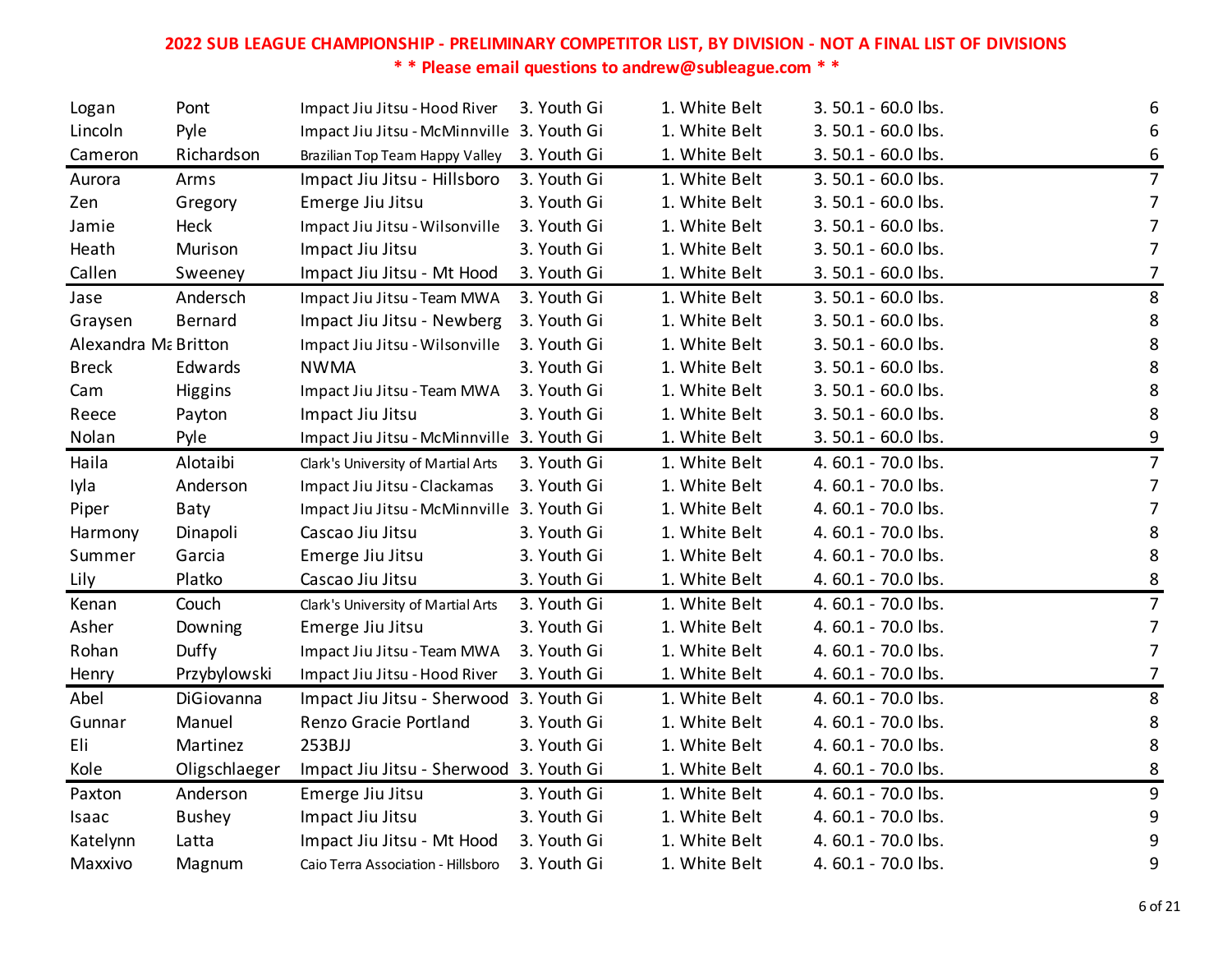| Nolan         | Craig            | Clark's University of Martial Arts       | 3. Youth Gi | 1. White Belt | 4.60.1 - 70.0 lbs.  | 10             |
|---------------|------------------|------------------------------------------|-------------|---------------|---------------------|----------------|
| Henry         | Gray             | Impact Jiu Jitsu - Hillsboro             | 3. Youth Gi | 1. White Belt | 4.60.1 - 70.0 lbs.  | 10             |
| Greyson       | Meyer            | Impact Jiu Jitsu - Clackamas             | 3. Youth Gi | 1. White Belt | 5.70.1 - 80.0 lbs.  | 7              |
| Atheleus      | Traster          | 253BJJ                                   | 3. Youth Gi | 1. White Belt | 5.70.1 - 80.0 lbs.  | $\overline{7}$ |
| Logan         | <b>Barradale</b> | Emerge Jiu Jitsu                         | 3. Youth Gi | 1. White Belt | 5.70.1 - 80.0 lbs.  | $\bf 8$        |
| Luke          | Dragicevic       | Impact Jiu Jitsu - Clackamas             | 3. Youth Gi | 1. White Belt | 5.70.1 - 80.0 lbs.  | 8              |
| Joey          | Hedinger         | Impact Jiu Jitsu - Beaverton 3. Youth Gi |             | 1. White Belt | 5.70.1 - 80.0 lbs.  | 8              |
| Blake         | Higgins          | <b>SBGI</b>                              | 3. Youth Gi | 1. White Belt | 5.70.1 - 80.0 lbs.  | $\bf 8$        |
| Isaac         | Estores          | <b>TNT Martial Arts</b>                  | 3. Youth Gi | 1. White Belt | 5.70.1 - 80.0 lbs.  | 9              |
| Sicily        | Fratto           | Cascao Jiu Jitsu                         | 3. Youth Gi | 1. White Belt | 5.70.1 - 80.0 lbs.  | 9              |
| Jameson       | Friend           | Impact Jiu Jitsu - Team MWA              | 3. Youth Gi | 1. White Belt | 5.70.1 - 80.0 lbs.  | 9              |
| Henry         | Haney            | Impact Jiu Jitsu - Team MWA              | 3. Youth Gi | 1. White Belt | 5.70.1 - 80.0 lbs.  | 9              |
| Colton        | Love             | Impact Jiu Jitsu - Hillsboro             | 3. Youth Gi | 1. White Belt | 5.70.1 - 80.0 lbs.  | 9              |
| Moshe         | Shekhtman        | Caio Terra Association - Portland        | 3. Youth Gi | 1. White Belt | 5.70.1 - 80.0 lbs.  | 9              |
| Maddox        | Trotter          | <b>BMA</b>                               | 3. Youth Gi | 1. White Belt | 5.70.1 - 80.0 lbs.  | 9              |
| <b>Brooks</b> | Tucker           | Impact Jiu Jitsu - Clackamas             | 3. Youth Gi | 1. White Belt | 5.70.1 - 80.0 lbs.  | 9              |
| Lex           | Wada             | Impact Jiu Jitsu - Sherwood 3. Youth Gi  |             | 1. White Belt | 5.70.1 - 80.0 lbs.  | 9              |
| Levi          | Fedchik          | Emerge Jiu Jitsu                         | 3. Youth Gi | 1. White Belt | 5.70.1 - 80.0 lbs.  | 10             |
| Abe           | Fosik            | Renzo Gracie Portland                    | 3. Youth Gi | 1. White Belt | 5.70.1 - 80.0 lbs.  | 10             |
| Lauer         | Smith            | Universal Jiu Jitsu                      | 3. Youth Gi | 1. White Belt | 5.70.1 - 80.0 lbs.  | 10             |
| Carter        | Howell           | Forge Combat Academy                     | 3. Youth Gi | 1. White Belt | 5.70.1 - 80.0 lbs.  | 11             |
| Kennedy       | Payton           | Impact Jiu Jitsu                         | 3. Youth Gi | 1. White Belt | 5.70.1 - 80.0 lbs.  | 11             |
| Keegan        | Spivey           | Impact Jiu Jitsu - Team MWA              | 3. Youth Gi | 1. White Belt | 5.70.1 - 80.0 lbs.  | 11             |
| Lydia         | Furlong-Manla    | Northwest Fighting Arts                  | 3. Youth Gi | 1. White Belt | 6.80.1 - 90.0 lbs.  | 8              |
| Cain          | Aguirre          | Impact Jiu Jitsu - Clackamas             | 3. Youth Gi | 1. White Belt | 6.80.1 - 90.0 lbs.  | $9\,$          |
| Neyo          | Gregory          | Emerge Jiu Jitsu                         | 3. Youth Gi | 1. White Belt | 6.80.1 - 90.0 lbs.  | 10             |
| Oliver        | Ober             | Clark's University of Martial Arts       | 3. Youth Gi | 1. White Belt | 6.80.1 - 90.0 lbs.  | 10             |
| Devin         | Pasteris         | 253BJJ                                   | 3. Youth Gi | 1. White Belt | 6.80.1 - 90.0 lbs.  | 10             |
| Emma          | Platko           | Cascao Jiu Jitsu                         | 3. Youth Gi | 1. White Belt | 6.80.1 - 90.0 lbs.  | 10             |
| Sydney        | Smith            | <b>Salvos Training</b>                   | 3. Youth Gi | 1. White Belt | 6. 80.1 - 90.0 lbs. | 10             |
| Caleb         | Sweeney          | Impact Jiu Jitsu - Mt Hood               | 3. Youth Gi | 1. White Belt | 6. 80.1 - 90.0 lbs. | 10             |
| Max           | Benzen           | <b>Connection Rio BJJ</b>                | 3. Youth Gi | 1. White Belt | 6.80.1 - 90.0 lbs.  | 11             |
| Claire        | Chabbert         | Impact Jiu Jitsu - Clackamas             | 3. Youth Gi | 1. White Belt | 6.80.1 - 90.0 lbs.  | 11             |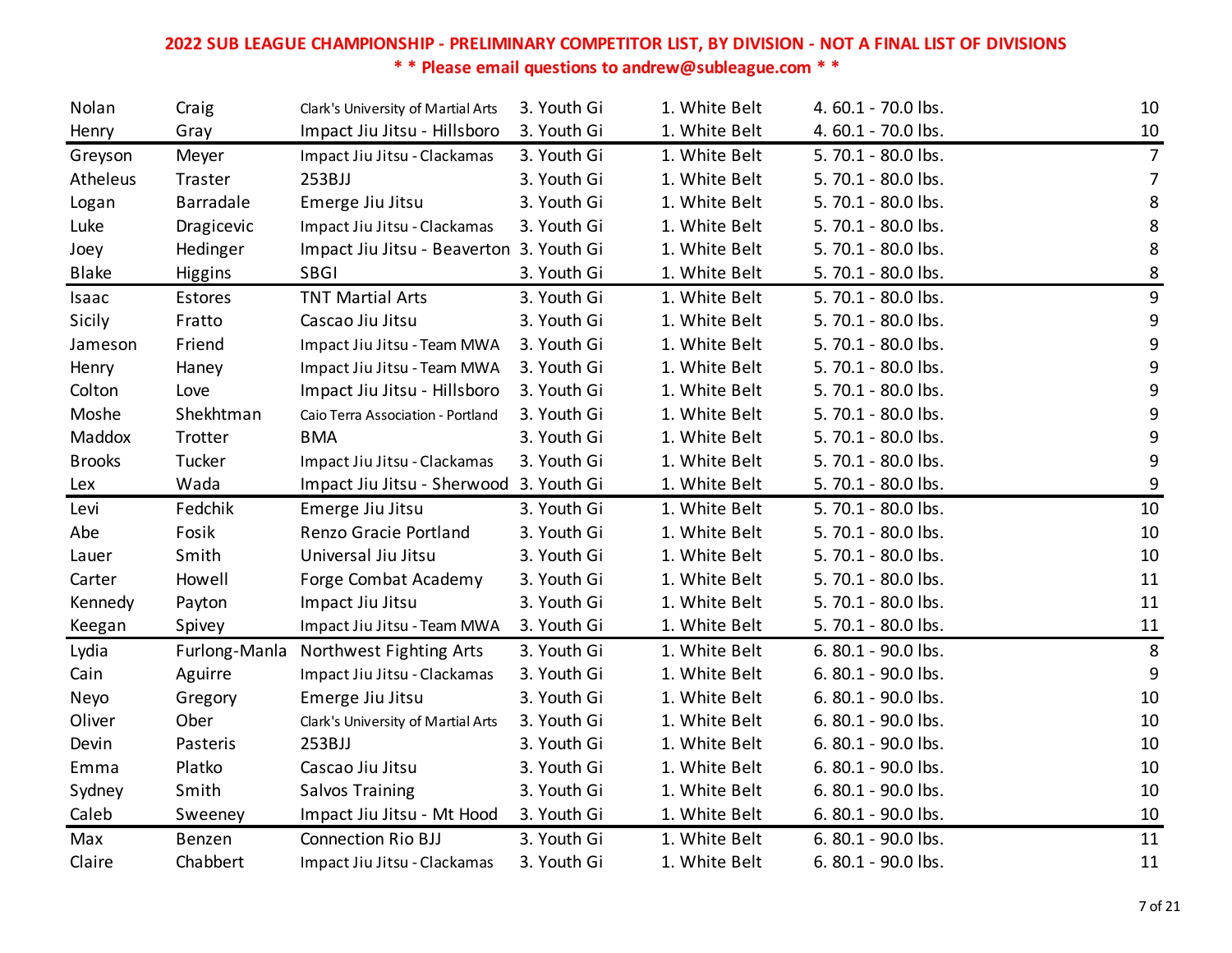| <b>Braxton</b> | Heggie         | Impact Jiu Jitsu - Team MWA                | 3. Youth Gi | 1. White Belt | 6. 80.1 - 90.0 lbs.   | 11             |
|----------------|----------------|--------------------------------------------|-------------|---------------|-----------------------|----------------|
| Jonathan       | Stykel         | Emerge Jiu Jitsu                           | 3. Youth Gi | 1. White Belt | 6.80.1 - 90.0 lbs.    | 11             |
| Marcus         | <b>Baker</b>   | Emerge Jiu Jitsu                           | 3. Youth Gi | 1. White Belt | 6.80.1 - 90.0 lbs.    | 12             |
| Andrew         | Jackson        | <b>TNT Martial Arts</b>                    | 3. Youth Gi | 1. White Belt | 6. 80.1 - 90.0 lbs.   | 12             |
| <b>Boaz</b>    | Senge          | <b>Team Quest</b>                          | 3. Youth Gi | 1. White Belt | 7.90.1 - 100.0 lbs.   | $\,8\,$        |
| Olivia         | Baty           | Impact Jiu Jitsu - McMinnville 3. Youth Gi |             | 1. White Belt | 7. 90.1 - 100.0 lbs.  | 9              |
| Jozie          | Colovos        | Clark's University of Martial Arts         | 3. Youth Gi | 1. White Belt | 7.90.1 - 100.0 lbs.   | 9              |
| Jayleea        | <b>Brown</b>   | Impact Jiu Jitsu - McMinnville 3. Youth Gi |             | 1. White Belt | 7.90.1 - 100.0 lbs.   | 10             |
| Willow         | Knight         | Impact Jiu Jitsu                           | 3. Youth Gi | 1. White Belt | 7.90.1 - 100.0 lbs.   | 10             |
| Krista         | Schulz         | Impact Jiu Jitsu - Clackamas               | 3. Youth Gi | 1. White Belt | 7.90.1 - 100.0 lbs.   | 10             |
| Cash           | Miles          | Clark's University of Martial Arts         | 3. Youth Gi | 1. White Belt | 7. 90.1 - 100.0 lbs.  | 11             |
| Tavin          | Smith          | Salvos Training                            | 3. Youth Gi | 1. White Belt | 7. 90.1 - 100.0 lbs.  | 11             |
| Adrian         | Kuntzmann      | Impact Jiu Jitsu                           | 3. Youth Gi | 1. White Belt | 7.90.1 - 100.0 lbs.   | 12             |
| Daxton         | McGuire        | Impact Jiu Jitsu - McMinnville 3. Youth Gi |             | 1. White Belt | 7.90.1 - 100.0 lbs.   | 12             |
| <b>Brecken</b> | Smith          | Universal Jiu Jitsu                        | 3. Youth Gi | 1. White Belt | 7.90.1 - 100.0 lbs.   | 12             |
| Ondre          | Valenzuela     | Impact Jiu Jitsu - McMinnville 3. Youth Gi |             | 1. White Belt | 7.90.1 - 100.0 lbs.   | 12             |
| Audrey         | Chabbert       | Impact Jiu Jitsu - Clackamas               | 3. Youth Gi | 1. White Belt | 7. 90.1 - 100.0 lbs.  | 13             |
| Wylie          | Colovos        | Clark's University of Martial Arts         | 3. Youth Gi | 1. White Belt | 7.90.1 - 100.0 lbs.   | 13             |
| Felix          | Miller         | Connection Rio BJJ                         | 3. Youth Gi | 1. White Belt | 7. 90.1 - 100.0 lbs.  | 13             |
| Georgia        | Jones          | Impact Jiu Jitsu                           | 3. Youth Gi | 1. White Belt | 8. 100.1 - 110.0 lbs. | $6\,$          |
| Harper         | Anderson       | Impact Jiu Jitsu - Clackamas               | 3. Youth Gi | 1. White Belt | 8. 100.1 - 110.0 lbs. | $\,8\,$        |
| Emma           | Knudson        | Impact Jiu Jitsu - Salem                   | 3. Youth Gi | 1. White Belt | 8. 100.1 - 110.0 lbs. | $\,8\,$        |
| Telinah        | Daniels        | Impact Jiu Jitsu - Hillsboro               | 3. Youth Gi | 1. White Belt | 8. 100.1 - 110.0 lbs. | 10             |
| lan            | Herrera        | Renzo Gracie Portland                      | 3. Youth Gi | 1. White Belt | 8. 100.1 - 110.0 lbs. | 11             |
| Logan          | Munro          | Impact Jiu Jitsu - McMinnville 3. Youth Gi |             | 1. White Belt | 8. 100.1 - 110.0 lbs. | 11             |
| Liam           | Sweeney        | Impact Jiu Jitsu - Mt Hood                 | 3. Youth Gi | 1. White Belt | 8. 100.1 - 110.0 lbs. | 12             |
| Solia          | Herrera        | Renzo Gracie Portland                      | 3. Youth Gi | 1. White Belt | 8. 100.1 - 110.0 lbs. | 13             |
| William        | Witham         | Clark's University of Martial Arts         | 3. Youth Gi | 1. White Belt | 8. 100.1 - 110.0 lbs. | 13             |
| Noah           | Sturmak        | <b>Team Quest</b>                          | 3. Youth Gi | 1. White Belt | 9. 110.1 - 122.5 lbs. | $\overline{9}$ |
| Ella           | Aspinwall      | Impact Jiu Jitsu - Salem                   | 3. Youth Gi | 1. White Belt | 9. 110.1 - 122.5 lbs. | 11             |
| Hope           | <b>Stevens</b> | Emerge Jiu Jitsu                           | 3. Youth Gi | 1. White Belt | 9. 110.1 - 122.5 lbs. | 11             |
| Sunny          | Johnson        | Impact Jiu Jitsu - McMinnville 3. Youth Gi |             | 1. White Belt | 9. 110.1 - 122.5 lbs. | 12             |
| Truman         | Eggert         | Clark's University of Martial Arts         | 3. Youth Gi | 1. White Belt | 9. 110.1 - 122.5 lbs. | 13             |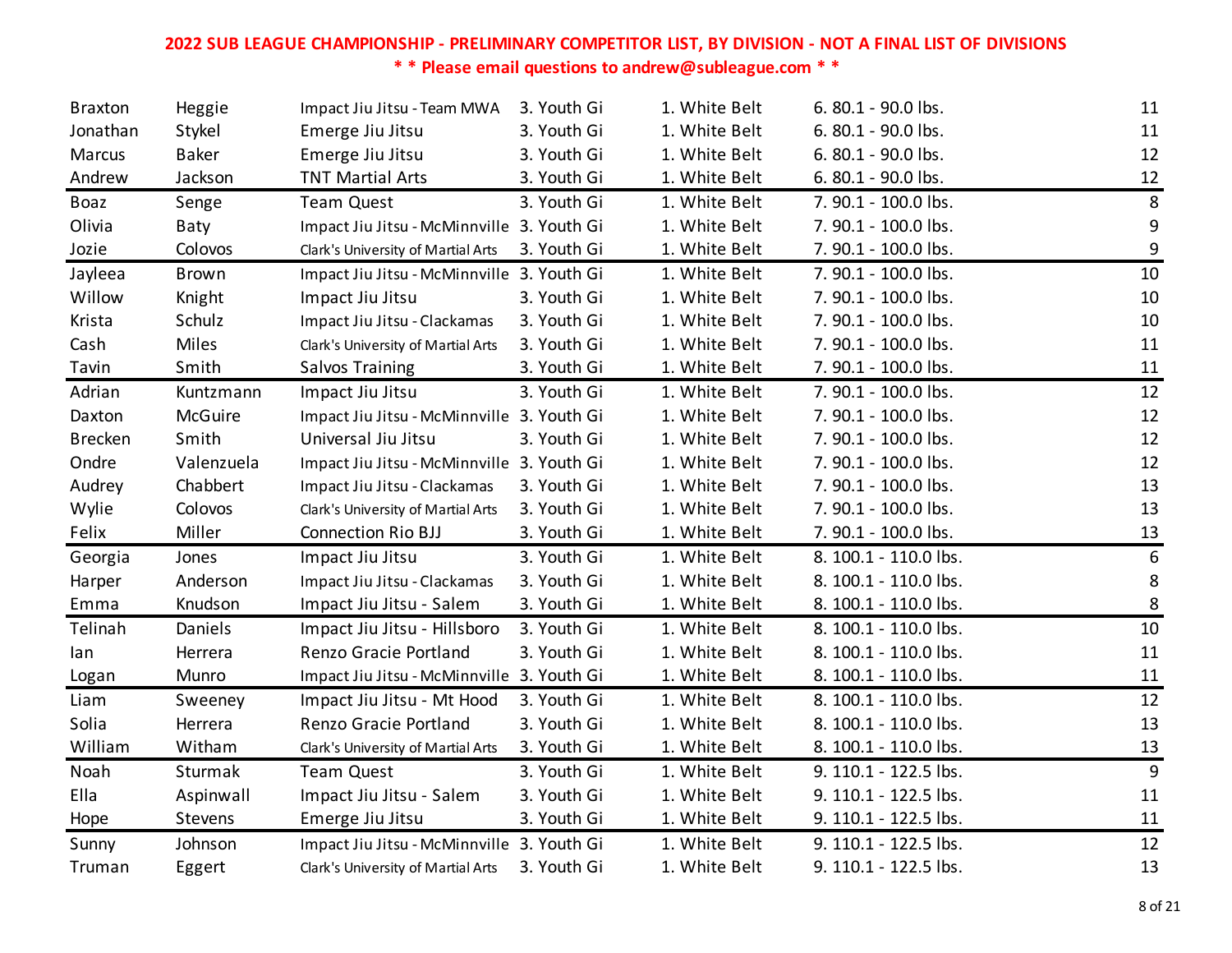| lan.           | Hoblet         | Clark's University of Martial Arts         | 3. Youth Gi | 1. White Belt | 9. 110.1 - 122.5 lbs.   | 13             |
|----------------|----------------|--------------------------------------------|-------------|---------------|-------------------------|----------------|
| Noah           | Hoblet         | Clark's University of Martial Arts         | 3. Youth Gi | 1. White Belt | 9. 110.1 - 122.5 lbs.   | 13             |
| Faith          | H <sub>1</sub> | Emerge Jiu Jitsu                           | 3. Youth Gi | 1. White Belt | 9. 110.1 122.5 lbs.     | $+3$           |
| Cadence        | Payton         | Impact Jiu Jitsu                           | 3. Youth Gi | 1. White Belt | 9. 110.1 - 122.5 lbs.   | 13             |
| Khloe          | Schulz         | Impact Jiu Jitsu - Clackamas               | 3. Youth Gi | 1. White Belt | 9. 110.1 - 122.5 lbs.   | 13             |
| Sabian         | Scyoc          | Impact Jiu Jitsu - McMinnville 3. Youth Gi |             | 1. White Belt | IO. 122.6 - 135.0 lbs.  | 10             |
| Coleby         | Lawrence       | Emerge Jiu Jitsu                           | 3. Youth Gi | 1. White Belt | IO. 122.6 - 135.0 lbs.  | 12             |
| Sophia         | Sprague        | Emerge Jiu Jitsu                           | 3. Youth Gi | 1. White Belt | I1. 135.1 - 150.0 lbs.  | 10             |
| Caitlyn        | Johnson        | Impact Jiu Jitsu                           | 3. Youth Gi | 1. White Belt | I1. 135.1 - 150.0 lbs.  | 12             |
| Gerardo        | SANCHEZ        | Impact Jiu Jitsu - McMinnville 3. Youth Gi |             | 1. White Belt | I1. 135.1 - 150.0 lbs.  | 12             |
| Maddox         | Swank          | Emerge Jiu Jitsu                           | 3. Youth Gi | 1. White Belt | I1. 135.1 - 150.0 lbs.  | 12             |
| Brayden        | Anderson       | Emerge Jiu Jitsu                           | 3. Youth Gi | 1. White Belt | I1. 135.1 - 150.0 lbs.  | 13             |
| Tegan          | <b>Braun</b>   | Impact Jiu Jitsu - McMinnville 3. Youth Gi |             | 1. White Belt | I1. 135.1 - 150.0 lbs.  | 13             |
| <b>Max</b>     | <b>Tucker</b>  | Impact Jiu Jitsu - Clackamas               | 3. Youth Gi | 1. White Belt | I2. 150.1 - 165.0 lbs.  | 10             |
| Nathan         | Latta          | Impact Jiu Jitsu - Mt Hood                 | 3. Youth Gi | 1. White Belt | 13. 165.1 lbs. and more | 10             |
| <b>Breanna</b> | Farmer         | Impact Jiu Jitsu - McMinnville 3. Youth Gi |             | 1. White Belt | 13. 165.1 lbs. and more | 13             |
| Joel           | <b>Bennett</b> | Team Butler BJJ                            | 3. Youth Gi | 2. Grey Belt  | 2.40.1 - 50.0 lbs.      | $\overline{7}$ |
| Finleigh       | <b>Butler</b>  | Team Butler BJJ                            | 3. Youth Gi | 2. Grey Belt  | 2.40.1 - 50.0 lbs.      | $\overline{7}$ |
| William        | Hedger         | Impact Jiu Jitsu - Clackamas               | 3. Youth Gi | 2. Grey Belt  | 2.40.1 - 50.0 lbs.      | $\overline{7}$ |
| Olivia         | Avallon        | Impact Jiu Jitsu - McMinnville 3. Youth Gi |             | 2. Grey Belt  | 3.50.1 - 60.0 lbs.      | $\overline{7}$ |
| Kua            | Ginoza         | Caio Terra Association                     | 3. Youth Gi | 2. Grey Belt  | 3.50.1 - 60.0 lbs.      | $\overline{7}$ |
| Lauren         | Riga           | FSBJJ                                      | 3. Youth Gi | 2. Grey Belt  | 3.50.1 - 60.0 lbs.      | $\overline{7}$ |
| <b>Burl</b>    | Dull           | Infinite                                   | 3. Youth Gi | 2. Grey Belt  | 3.50.1 - 60.0 lbs.      | 8              |
| Sebastian      | Feldman        | Renzo Gracie Portland                      | 3. Youth Gi | 2. Grey Belt  | 3.50.1 - 60.0 lbs.      | 8              |
| Maxim          | Muntean        | Forge Combat Academy                       | 3. Youth Gi | 2. Grey Belt  | 3.50.1 - 60.0 lbs.      | 8              |
| <b>True</b>    | Tionquiao      | Impact Jiu Jitsu - Hillsboro               | 3. Youth Gi | 2. Grey Belt  | 3.50.1 - 60.0 lbs.      | 9              |
| Tyler          | Gerhardt       | Higs Performance Academy 3. Youth Gi       |             | 2. Grey Belt  | 3.50.1 - 60.0 lbs.      | 10             |
| Russell        | Caramazza      | Impact Jiu Jitsu - Mt Hood                 | 3. Youth Gi | 2. Grey Belt  | 4.60.1 - 70.0 lbs.      | 6              |
| Myla           | White          | Impact Jiu Jitsu - McMinnville 3. Youth Gi |             | 2. Grey Belt  | 4.60.1 - 70.0 lbs.      | 6              |
| Ryder          | Harple         | Team Butler BJJ                            | 3. Youth Gi | 2. Grey Belt  | 4.60.1 - 70.0 lbs.      | $\overline{7}$ |
| Ila            | <b>Barber</b>  | Impact Jiu Jitsu - Mt Hood                 | 3. Youth Gi | 2. Grey Belt  | 4.60.1 - 70.0 lbs.      | 8              |
| Grayson        | <b>Black</b>   | Higs Performance Academy                   | 3. Youth Gi | 2. Grey Belt  | 4.60.1 - 70.0 lbs.      | $\bf 8$        |
| Carson         | Dickey         | Impact Jiu Jitsu - Beaverton 3. Youth Gi   |             | 2. Grey Belt  | 4.60.1 - 70.0 lbs.      | 8              |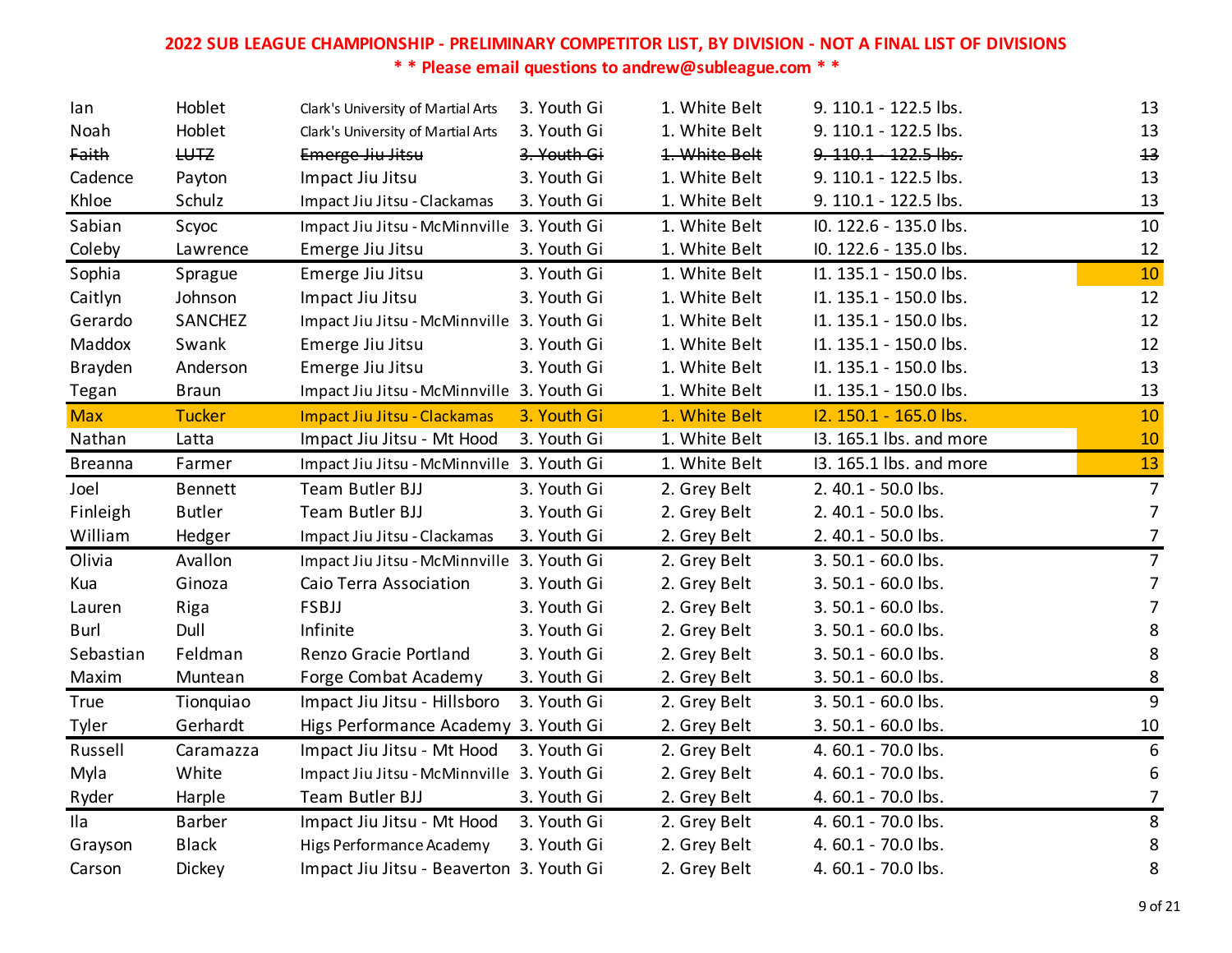| Phoenix        | Easley           | Impact Jiu Jitsu - Mt Hood                 | 3. Youth Gi | 2. Grey Belt  | 4.60.1 - 70.0 lbs. | 8                |
|----------------|------------------|--------------------------------------------|-------------|---------------|--------------------|------------------|
| Axyl           | Eich             | Impact Jiu Jitsu - Team MWA                | 3. Youth Gi | 2. Grey Belt  | 4.60.1 - 70.0 lbs. | 8                |
| Keegan         | Hake             | Enso Jiu Jitsu                             | 3. Youth Gi | 2. Grey Belt  | 4.60.1 - 70.0 lbs. | $\bf 8$          |
| <b>Keegan</b>  | Hake             | Enso Jiu Jitsu                             | 3. Youth Gi | 2. Grey Belt  | 4.60.1 70.0 lbs.   | 8                |
| Andre          | Laurine          | Team Butler BJJ                            | 3. Youth Gi | 2. Grey Belt  | 4.60.1 - 70.0 lbs. | 8                |
| <b>Benicio</b> | <b>Baida</b>     | Higs performance academy                   | 3. Youth Gi | 2. Grey Belt  | 4.60.1 - 70.0 lbs. | $\boldsymbol{9}$ |
| Christopher    | <b>Brumfield</b> | Universal Jiu Jitsu                        | 3. Youth Gi | 2. Grey Belt  | 4.60.1 - 70.0 lbs. | $\boldsymbol{9}$ |
| Logan          | Celeste          | Universal Jiu Jitsu                        | 3. Youth Gi | 2. Grey Belt  | 4.60.1 - 70.0 lbs. | 9                |
| Sequoia        | Easley           | Impact Jiu Jitsu - Mt Hood                 | 3. Youth Gi | 2. Grey Belt  | 4.60.1 - 70.0 lbs. | 9                |
| Harun          | Karajkovic       | Enso Jiu Jitsu                             | 3. Youth Gi | 2. Grey Belt  | 4.60.1 - 70.0 lbs. | $9\,$            |
| Stone          | Roepke           | OneJJ/DefianceJJ                           | 3. Youth Gi | 2. Grey Belt  | 4.60.1 - 70.0 lbs. | 9                |
| Kaylin         | Williams         | Higs Performance Academy 3. Youth Gi       |             | 2. Grey Belt  | 4.60.1 - 70.0 lbs. | 9                |
| Ethyn          | Nguyen           | FSBJJ-American Top Team PDX 3. Youth Gi    |             | 2. Grey Belt  | 4.60.1 - 70.0 lbs. | 10               |
| Cooper         | Perry            | Cascao Jiu Jitsu                           | 3. Youth Gi | 2. Grey Belt  | 4.60.1 - 70.0 lbs. | 10               |
| Taylor         | Wu               | Impact Jiu Jitsu - Clackamas               | 3. Youth Gi | 2. Grey Belt  | 4.60.1 - 70.0 lbs. | 10               |
| Gracie         | Gray             | Cascao Jiu Jitsu                           | 3. Youth Gi | 2. Grey Belt  | 4.60.1 - 70.0 lbs. | 11               |
| Sloane         | Eastman          | Impact Jiu Jitsu - Hillsboro               | 3. Youth Gi | 1. White Belt | 5.70.1 - 80.0 lbs. | 5                |
| Lily           | Verduzco         | Impact Jiu Jitsu - McMinnville 3. Youth Gi |             | 2. Grey Belt  | 5.70.1 - 80.0 lbs. | 6                |
| Andrew         | Alberson, Jr.    | Renzo Gracie Portland                      | 3. Youth Gi | 2. Grey Belt  | 5.70.1 - 80.0 lbs. | 8                |
| Cobi           | Allen            | Forge Combat Academy                       | 3. Youth Gi | 2. Grey Belt  | 5.70.1 - 80.0 lbs. | $\boldsymbol{9}$ |
| Ellery         | Downing          | Emerge Jiu Jitsu                           | 3. Youth Gi | 2. Grey Belt  | 5.70.1 - 80.0 lbs. | 9                |
| Stella         | James Leavitt    | Happy Valley Top Team                      | 3. Youth Gi | 2. Grey Belt  | 5.70.1 - 80.0 lbs. | 9                |
| Sara           | Ray              | Impact Jiu Jitsu - Beaverton 3. Youth Gi   |             | 2. Grey Belt  | 5.70.1 - 80.0 lbs. | 9                |
| <b>Isac</b>    | Rozell           | <b>Gracie Technics</b>                     | 3. Youth Gi | 2. Grey Belt  | 5.70.1 - 80.0 lbs. | $9\,$            |
| Grayson        | Soriano          | Impact Jiu Jitsu - Sherwood 3. Youth Gi    |             | 2. Grey Belt  | 5.70.1 - 80.0 lbs. | 9                |
| Lorea          | Wilson           | Emerge Jiu Jitsu                           | 3. Youth Gi | 2. Grey Belt  | 5.70.1 - 80.0 lbs. | 9                |
| Cael           | Egli             | Pacific Wonderland Jiu Jitsu 3. Youth Gi   |             | 2. Grey Belt  | 5.70.1 - 80.0 lbs. | 10               |
| Georgia        | Harris           | Team Butler BJJ                            | 3. Youth Gi | 2. Grey Belt  | 5.70.1 - 80.0 lbs. | 10               |
| Arthur         | Nguyen           | FSBJJ-American Top Team PDX 3. Youth Gi    |             | 2. Grey Belt  | 5.70.1 - 80.0 lbs. | 10               |
| Logan          | Speyer           | The Base - Vancouver                       | 3. Youth Gi | 2. Grey Belt  | 5.70.1 - 80.0 lbs. | 10               |
| Jet            | Taylor           | <b>Gracie Technics Troutdale</b>           | 3. Youth Gi | 2. Grey Belt  | 5.70.1 - 80.0 lbs. | 11               |
| Teyah          | Tionquiao        | Impact Jiu Jitsu - Hillsboro               | 3. Youth Gi | 2. Grey Belt  | 5.70.1 - 80.0 lbs. | 11               |
| Cyrus          | Dellinger        | <b>Connection Rio BJJ</b>                  | 3. Youth Gi | 2. Grey Belt  | 5.70.1 - 80.0 lbs. | 12               |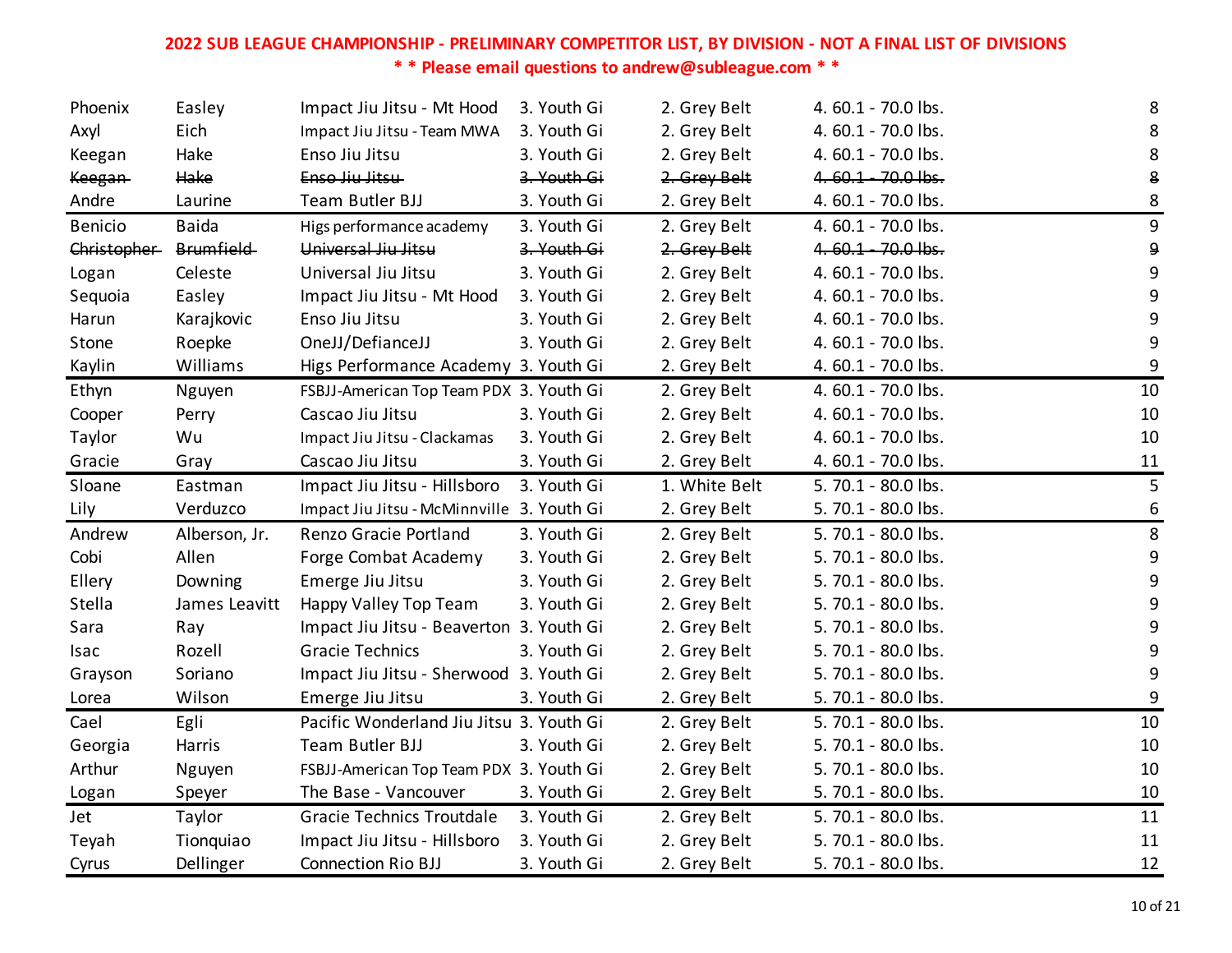| Augusta      | Krussman         | Impact Jiu Jitsu                           | 3. Youth Gi | 2. Grey Belt | 6.80.1 - 90.0 lbs.    | 9  |
|--------------|------------------|--------------------------------------------|-------------|--------------|-----------------------|----|
| Avery        | <b>Borchardt</b> | Impact Jiu Jitsu - Beaverton 3. Youth Gi   |             | 2. Grey Belt | 6.80.1 - 90.0 lbs.    | 10 |
| Kaemon       | Call             | Impact Jiu Jitsu - Hood River              | 3. Youth Gi | 2. Grey Belt | 6.80.1 - 90.0 lbs.    | 10 |
| Maddock      | Masutani         | Gracie Barra Federal Way                   | 3. Youth Gi | 2. Grey Belt | 6.80.1 - 90.0 lbs.    | 10 |
| Andre        | Cruz             | Cascao Jiu Jitsu                           | 3. Youth Gi | 2. Grey Belt | 6.80.1 - 90.0 lbs.    | 11 |
| Jacob        | Higgins          | Impact Jiu Jitsu - Team MWA                | 3. Youth Gi | 2. Grey Belt | 6.80.1 - 90.0 lbs.    | 11 |
| Annie        | Harris           | Team Butler BJJ                            | 3. Youth Gi | 2. Grey Belt | 6.80.1 - 90.0 lbs.    | 11 |
| Eli          | Koppelman        | Impact Jiu Jitsu                           | 3. Youth Gi | 2. Grey Belt | 6.80.1 - 90.0 lbs.    | 11 |
| Justin       | Leonard          | <b>TNT Martial Arts</b>                    | 3. Youth Gi | 2. Grey Belt | 6.80.1 - 90.0 lbs.    | 12 |
| sofia        | patterson        | Northwest Fighting Arts                    | 3. Youth Gi | 2. Grey Belt | 6.80.1 - 90.0 lbs.    | 12 |
| Cash         | Rhemrev          | FSBJJ-American Top Team PDX 3. Youth Gi    |             | 2. Grey Belt | 6.80.1 - 90.0 lbs.    | 12 |
| Atticus      | Three            | Northstar Martial Arts Academy             | 3. Youth Gi | 2. Grey Belt | 6.80.1 - 90.0 lbs.    | 12 |
| Eli          | Borrayo          | <b>Connection Rio BJJ</b>                  | 3. Youth Gi | 2. Grey Belt | 6. 80.1 - 90.0 lbs.   | 13 |
| Faith        | Gray             | Cascao Jiu Jitsu                           | 3. Youth Gi | 2. Grey Belt | 6.80.1 - 90.0 lbs.    | 13 |
| James        | Marshall         | Caio Terra Association - Hillsboro         | 3. Youth Gi | 2. Grey Belt | 7. 90.1 - 100.0 lbs.  | 10 |
| Lukas        | Hayes            | Renzo Gracie Portland                      | 3. Youth Gi | 2. Grey Belt | 7.90.1 - 100.0 lbs.   | 11 |
| Kai          | Jimenez          | Clark's University of Martial Arts         | 3. Youth Gi | 2. Grey Belt | 7.90.1 - 100.0 lbs.   | 11 |
| Sawyer       | Mize             | Impact Jiu Jitsu - McMinnville 3. Youth Gi |             | 2. Grey Belt | 7. 90.1 - 100.0 lbs.  | 11 |
| Jamisen      | Rozell           | <b>Gracie Technics</b>                     | 3. Youth Gi | 2. Grey Belt | 7. 90.1 - 100.0 lbs.  | 11 |
| Yosef        | Fay              | Clark's University of Martial Arts         | 3. Youth Gi | 2. Grey Belt | 7.90.1 - 100.0 lbs.   | 13 |
| Quinn        | Cunningham       | Team Butler BJJ                            | 3. Youth Gi | 2. Grey Belt | 8. 100.1 - 110.0 lbs. | 9  |
| <b>Dylan</b> | Almanza          | Impact Jiu Jitsu - Hillsboro               | 3. Youth Gi | 2. Grey Belt | 8.100.1 - 110.0 lbs.  | 40 |
| Mason        | Thien            | Caio Terra Association                     | 3. Youth Gi | 2. Grey Belt | 8. 100.1 - 110.0 lbs. | 10 |
| America      | Easley           | Impact Jiu Jitsu - Mt Hood                 | 3. Youth Gi | 2. Grey Belt | 8. 100.1 - 110.0 lbs. | 11 |
| Sasha        | Menald           | Impact Jiu Jitsu - Sherwood 3. Youth Gi    |             | 2. Grey Belt | 8. 100.1 - 110.0 lbs. | 11 |
| Dominic      | Perrone          | Impact Jiu Jitsu - Clackamas               | 3. Youth Gi | 2. Grey Belt | 8. 100.1 - 110.0 lbs. | 11 |
| Jagger       | Salazar          | Impact Jiu Jitsu                           | 3. Youth Gi | 2. Grey Belt | 8. 100.1 - 110.0 lbs. | 12 |
| Benson       | Strickland       | Impact Jiu Jitsu - McMinnville 3. Youth Gi |             | 2. Grey Belt | 8. 100.1 - 110.0 lbs. | 12 |
| Nadia        | Wilson           | Emerge Jiu Jitsu                           | 3. Youth Gi | 2. Grey Belt | 8. 100.1 - 110.0 lbs. | 12 |
| Sayyid       | Dawan            | <b>NWFA</b>                                | 3. Youth Gi | 2. Grey Belt | 8. 100.1 - 110.0 lbs. | 13 |
| Jayden       | Martinez         | Impact Jiu Jitsu - McMinnville 3. Youth Gi |             | 2. Grey Belt | 8. 100.1 - 110.0 lbs. | 13 |
| Logan        | Dickey           | Impact Jiu Jitsu - Beaverton 3. Youth Gi   |             | 2. Grey Belt | 9. 110.1 - 122.5 lbs. | 10 |
| Bowen        | Leech            | Impact Jiu Jitsu - Sherwood 3. Youth Gi    |             | 2. Grey Belt | 9. 110.1 - 122.5 lbs. | 10 |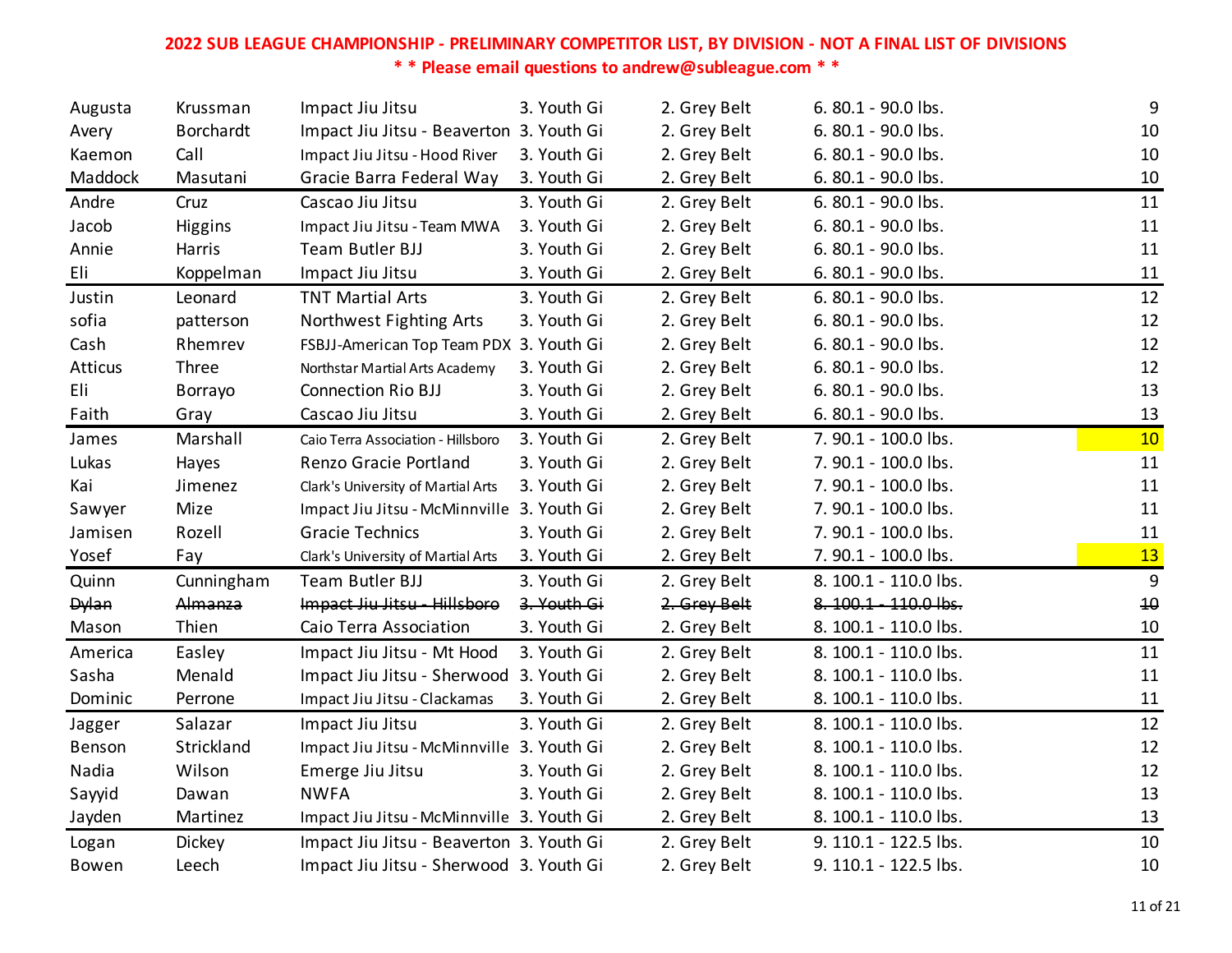| Jackson        | Moody            | <b>Gracie Technics Troutdale</b>           | 3. Youth Gi | 2. Grey Belt   | 9. 110.1 - 122.5 lbs.   | 10             |
|----------------|------------------|--------------------------------------------|-------------|----------------|-------------------------|----------------|
| Cole           | Croft            | Northstar Martial Arts Academy             | 3. Youth Gi | 2. Grey Belt   | 9. 110.1 - 122.5 lbs.   | 11             |
| <b>Bradley</b> | Yap              | W Jiu Jitsu                                | 3. Youth Gi | 2. Grey Belt   | 9. 110.1 - 122.5 lbs.   | 11             |
| Max            | <b>Barker</b>    | Clark's University of Martial Arts         | 3. Youth Gi | 2. Grey Belt   | 9. 110.1 - 122.5 lbs.   | 12             |
| Daniel         | Salazar          | Impact Jiu Jitsu - Hood River              | 3. Youth Gi | 2. Grey Belt   | 9. 110.1 - 122.5 lbs.   | 12             |
| Ryan           | Cain             | Impact Jiu Jitsu - McMinnville 3. Youth Gi |             | 2. Grey Belt   | 9. 110.1 - 122.5 lbs.   | 13             |
| Alaric         | Chaisson         | Salvos Training                            | 3. Youth Gi | 2. Grey Belt   | 9. 110.1 - 122.5 lbs.   | 13             |
| Keizo          | Entriken         | <b>Salvos Training</b>                     | 3. Youth Gi | 2. Grey Belt   | 9. 110.1 - 122.5 lbs.   | 13             |
| Leo            | Estes            | Northwest Fighting Arts                    | 3. Youth Gi | 2. Grey Belt   | 9. 110.1 - 122.5 lbs.   | 13             |
| Lazaro         | Rodeman          | Carlson Gracie Team                        | 3. Youth Gi | 2. Grey Belt   | 9. 110.1 - 122.5 lbs.   | 13             |
| Wyatt          | Espinosa         | Impact Jiu Jitsu - Mt Hood                 | 3. Youth Gi | 2. Grey Belt   | IO. 122.6 - 135.0 lbs.  | 11             |
| Remy           | Jones            | Renzo Gracie Portland                      | 3. Youth Gi | 2. Grey Belt   | IO. 122.6 - 135.0 lbs.  | 12             |
| Nesta          | Nelson           | Impact Jiu Jitsu - McMinnville 3. Youth Gi |             | 2. Grey Belt   | IO. 122.6 - 135.0 lbs.  | 12             |
| Cooper         | Shimp-Taylor     | Impact Jiu Jitsu - Hillsboro               | 3. Youth Gi | 2. Grey Belt   | IO. 122.6 - 135.0 lbs.  | 12             |
| Mallory        | Smothers         | Higs Performance Academy                   | 3. Youth Gi | 2. Grey Belt   | IO. 122.6 - 135.0 lbs.  | 12             |
| Ethan          | Evans            | Impact Jiu Jitsu                           | 3. Youth Gi | 2. Grey Belt   | IO. 122.6 - 135.0 lbs.  | 13             |
| Finn           | Macpherson       | Clark's University of Martial Arts         | 3. Youth Gi | 2. Grey Belt   | IO. 122.6 - 135.0 lbs.  | 13             |
| Mason          | McCluskey        | 253BJJ                                     | 3. Youth Gi | 2. Grey Belt   | IO. 122.6 - 135.0 lbs.  | 13             |
| Lucina         | Alberson         | Renzo Gracie Portland                      | 3. Youth Gi | 2. Grey Belt   | I1. 135.1 - 150.0 lbs.  | 10             |
| Colton         | Saucier          | Impact Jiu Jitsu - McMinnville 3. Youth Gi |             | 2. Grey Belt   | I1. 135.1 - 150.0 lbs.  | 11             |
| Yadira         | Duran            | Impact Jiu Jitsu - McMinnville 3. Youth Gi |             | 2. Grey Belt   | I2. 150.1 - 165.0 lbs.  | 12             |
| Bluesbie       | Mize             | Impact Jiu Jitsu - McMinnville 3. Youth Gi |             | 2. Grey Belt   | I2. 150.1 - 165.0 lbs.  | 13             |
| Reagan         | Stevens          | Emerge Jiu Jitsu                           | 3. Youth Gi | 2. Grey Belt   | I2. 150.1 - 165.0 lbs.  | 13             |
| Mason          | Grauer           | <b>BMA</b>                                 | 3. Youth Gi | 2. Grey Belt   | 13. 165.1 lbs. and more | 12             |
| Razo           | Salazar          | Impact Jiu Jitsu - Hood River              | 3. Youth Gi | 2. Grey Belt   | 13. 165.1 lbs. and more | 13             |
| <b>Jarrod</b>  | <b>Butler Jr</b> | <b>Team Butler BJJ</b>                     | 3. Youth Gi | 3. Yellow Belt | 4.60.1 - 70.0 lbs.      | 9              |
| Aisea          | <b>Butler</b>    | Impact Jiu Jitsu - Hood River              | 3. Youth Gi | 3. Yellow Belt | 5.70.1 - 80.0 lbs.      | $\overline{7}$ |
| Reina          | <b>Bennett</b>   | Team Butler BJJ                            | 3. Youth Gi | 3. Yellow Belt | 5.70.1 - 80.0 lbs.      | 10             |
| Forest         | Dull             | Infinte                                    | 3. Youth Gi | 3. Yellow Belt | 5.70.1 - 80.0 lbs.      | 11             |
| Griffin        | Farr             | Renzo Gracie Portland                      | 3. Youth Gi | 3. Yellow Belt | 5.70.1 - 80.0 lbs.      | <u>12</u>      |
| Jake           | <b>Butler</b>    | Impact Jiu Jitsu - Hood River              | 3. Youth Gi | 3. Yellow Belt | 6.80.1 - 90.0 lbs.      | 9              |
| Shamayil       | Alotaibi         | Clark's University of Martial Arts         | 3. Youth Gi | 3. Yellow Belt | 6.80.1 - 90.0 lbs.      | 11             |
| <b>Brandon</b> | Morris           | Higs Performance Academy/Lotus Academy     | 3. Youth Gi | 3. Yellow Belt | 6. 80.1 - 90.0 lbs.     | 12             |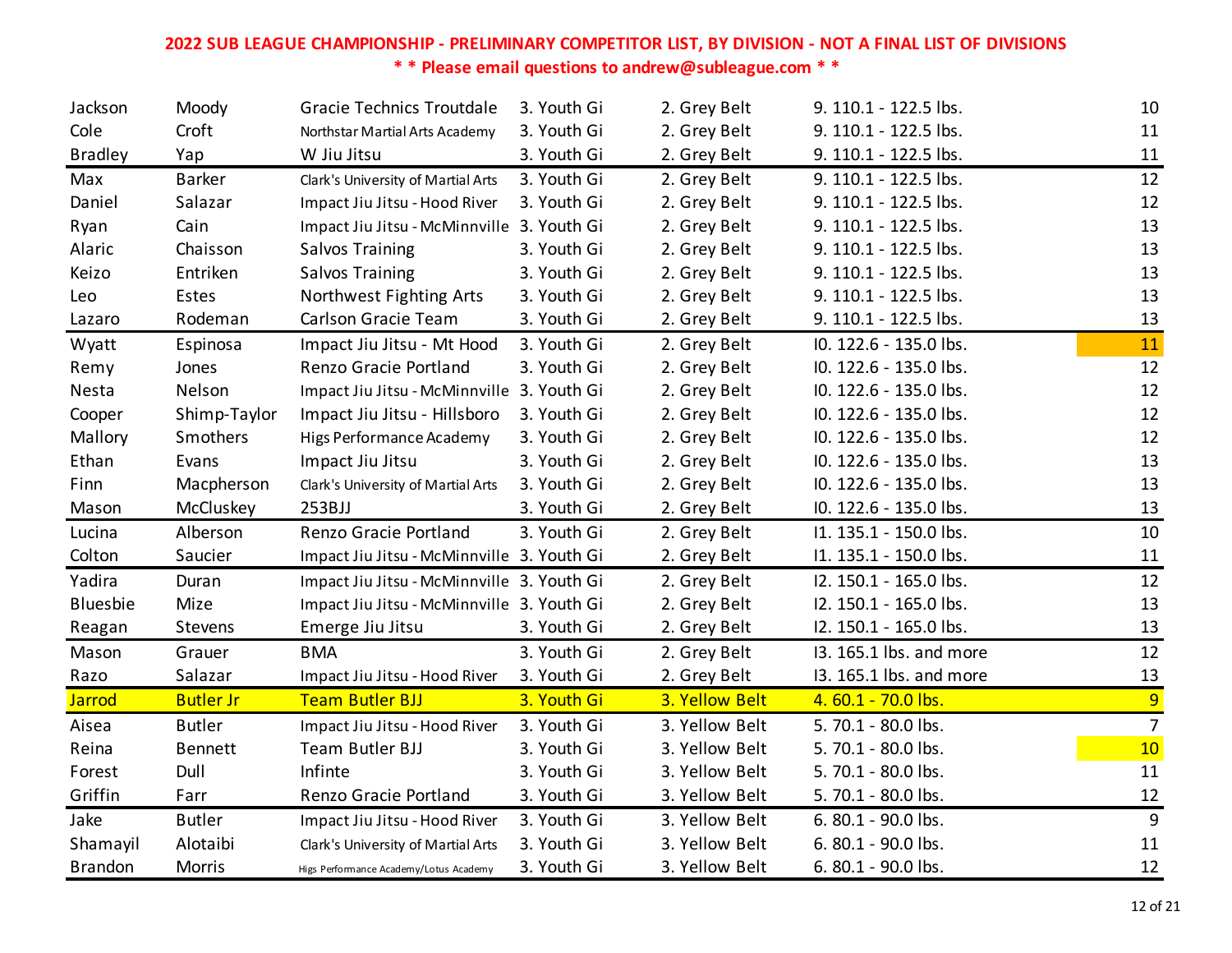| Gage                         | Aldridge       | Brazilian Top Team Oregon 3. Youth Gi                |               | 3. Yellow Belt | 9. 110.1 - 122.5 lbs.                                           | 13 |
|------------------------------|----------------|------------------------------------------------------|---------------|----------------|-----------------------------------------------------------------|----|
| Gabriel                      | Cooper         | Emerge Jiu Jitsu                                     | 3. Youth Gi   | 3. Yellow Belt | 9. 110.1 - 122.5 lbs.                                           | 13 |
| Elijah                       | Harris         | Team Butler BJJ                                      | 3. Youth Gi   | 3. Yellow Belt | 9. 110.1 - 122.5 lbs.                                           | 13 |
| Gavin                        | Morris         | Higs Performance Academy/Lotus Academy               | 3. Youth Gi   | 3. Yellow Belt | 9. 110.1 - 122.5 lbs.                                           | 13 |
| Corbin                       | Nelson         | The Base - Vancouver                                 | 3. Youth Gi   | 3. Yellow Belt | IO. 122.6 - 135.0 lbs.                                          | 12 |
| Henry                        | Nguyen         | FSBJJ-American Top Team PDX 3. Youth Gi              |               | 3. Yellow Belt | IO. 122.6 - 135.0 lbs.                                          | 12 |
| Ty                           | Thien          | Caio Terra Association                               | 3. Youth Gi   | 3. Yellow Belt | IO. 122.6 - 135.0 lbs.                                          | 12 |
| Logan                        | <b>Riga</b>    | <b>FSBJJ</b>                                         | 3. Youth Gi   | 3. Yellow Belt | I1. 135.1 - 150.0 lbs.                                          | 12 |
| <b>JUNIOR MALE GI</b>        |                |                                                      |               |                |                                                                 |    |
| Zander                       | Martin         | Impact Jiu Jitsu - Beaverton 4. Jr Male Gi           |               | 1. White Belt  | 1. Rooster: up to 118.0 lbs.                                    |    |
| Caleb                        | Zachary        | Clark's University of Martial Arts                   | 4. Jr Male Gi | 1. White Belt  | 1. Rooster: up to 118.0 lbs.                                    |    |
| Michael                      | Hallmark       | <b>MABJJ</b>                                         | 4. Jr Male Gi | 1. White Belt  | 2. Light Feather: 118.1 - 129.0 lbs. -                          |    |
| Xavier                       | Quinata        | Universal Jiu Jitsu                                  | 4. Jr Male Gi | 1. White Belt  | 2. Light Feather: 118.1 - 129.0 lbs. -                          |    |
| Tristyn                      | Thompson       | Butler Brazilian Jiu Jitsu Bonney Lake 4. Jr Male Gi |               | 1. White Belt  | 2. Light Feather: 118.1 - 129.0 lbs. -                          |    |
| Cooper                       | Jimenez        | Clark's University of Martial Arts                   | 4. Jr Male Gi | 1. White Belt  | 3. Feather: 129.1 - 141.5 lbs.<br>$\blacksquare$                |    |
| Thaddeus                     | Billingslea    | <b>NWMA</b>                                          | 4. Jr Male Gi | 1. White Belt  | 3. Feather: 129.1 - 141.5 lbs.<br>$\sim$                        |    |
| Treyden                      | <b>Daniels</b> | Impact Jiu Jitsu - Hillsboro                         | 4. Jr Male Gi | 1. White Belt  | 3. Feather: 129.1 - 141.5 lbs.                                  |    |
| Jacob                        | Villegas       | <b>MABJJ</b>                                         | 4. Jr Male Gi | 1. White Belt  | 3. Feather: 129.1 - 141.5 lbs.<br>$\blacksquare$                |    |
| Miles                        | Peterson       | Caio Terra Association                               | 4. Jr Male Gi | 1. White Belt  | 4. Light: 141.6 - 152.5 lbs.<br>$\blacksquare$                  |    |
| Jacob                        | Weller         | Impact Jiu Jitsu - McMinnville 4. Jr Male Gi         |               | 1. White Belt  | 4. Light: 141.6 - 152.5 lbs.                                    |    |
| Jacob                        | <b>Baker</b>   | Emerge Jiu Jitsu                                     | 4. Jr Male Gi | 2. Grey Belt   | 1. Rooster: up to 118.0 lbs.<br>$\blacksquare$                  |    |
| Ryder                        | Perry          | Cascao Jiu Jitsu                                     | 4. Jr Male Gi | 2. Grey Belt   | 1. Rooster: up to 118.0 lbs.                                    |    |
| Evan                         | Cruz           | Cascao Jiu Jitsu                                     | 4. Jr Male Gi | 2. Grey Belt   | 2. Light Feather: 118.1 - 129.0 lbs. -                          |    |
| Solomon                      | <b>Baker</b>   | <b>Emerge Jiu Jitsu</b>                              | 4. Jr Male Gi | 2. Grey Belt   | 4. Light: 141.6 - 152.5 lbs.                                    |    |
| <b>Christopher H Kilgore</b> |                | Impact Jiu Jitsu - McMinnville 4. Jr Male Gi         |               | 2. Grey Belt   | 6. Medium Heavy: 163.6 - 175.0 lbs. -                           |    |
| <b>Josh</b>                  | Croft          | <b>Northstar Martial Arts Academy</b>                | 4. Jr Male Gi | 1. White Belt  | 7. Heavy: 175.1 - 186.0 lbs.<br>$\left\vert \bullet\right\vert$ |    |
| <b>Gregory</b>               | <b>Daniels</b> | <b>TNT Martial Arts</b>                              | 4. Jr Male Gi | 2. Grey Belt   | 8. Super Heavy: 186.1 - 197.0 lbs. -                            |    |
| Gavin                        | Richardson     | Clark's University of Martial Arts                   | 4. Jr Male Gi | 3. Yellow Belt | 1. Rooster: up to 118.0 lbs.<br>$\overline{\phantom{0}}$        |    |
| David                        | Wheeler        | Impact Jiu Jitsu - Hillsboro                         | 4. Jr Male Gi | 3. Yellow Belt | 1. Rooster: up to 118.0 lbs.<br>$\blacksquare$                  |    |
| <b>Marcel</b>                | Senger         | <b>Bellingham BJJ</b>                                | 4. Jr Male Gi | 3. Yellow Belt | 3. Feather: 129.1 - 141.5 lbs.<br>$\blacksquare$                |    |
| Hayden                       | <b>Dickey</b>  | Impact Jiu Jitsu - Beaverton 4. Jr Male Gi           |               | 3. Yellow Belt | 4. Light: 141.6 - 152.5 lbs.<br>$\blacksquare$                  |    |
| <b>Luke</b>                  | Garnett        | <b>Team Marugg</b>                                   | 4. Jr Male Gi | 3. Yellow Belt | 9. Ultra Heavy: 197.1 lbs. and more                             |    |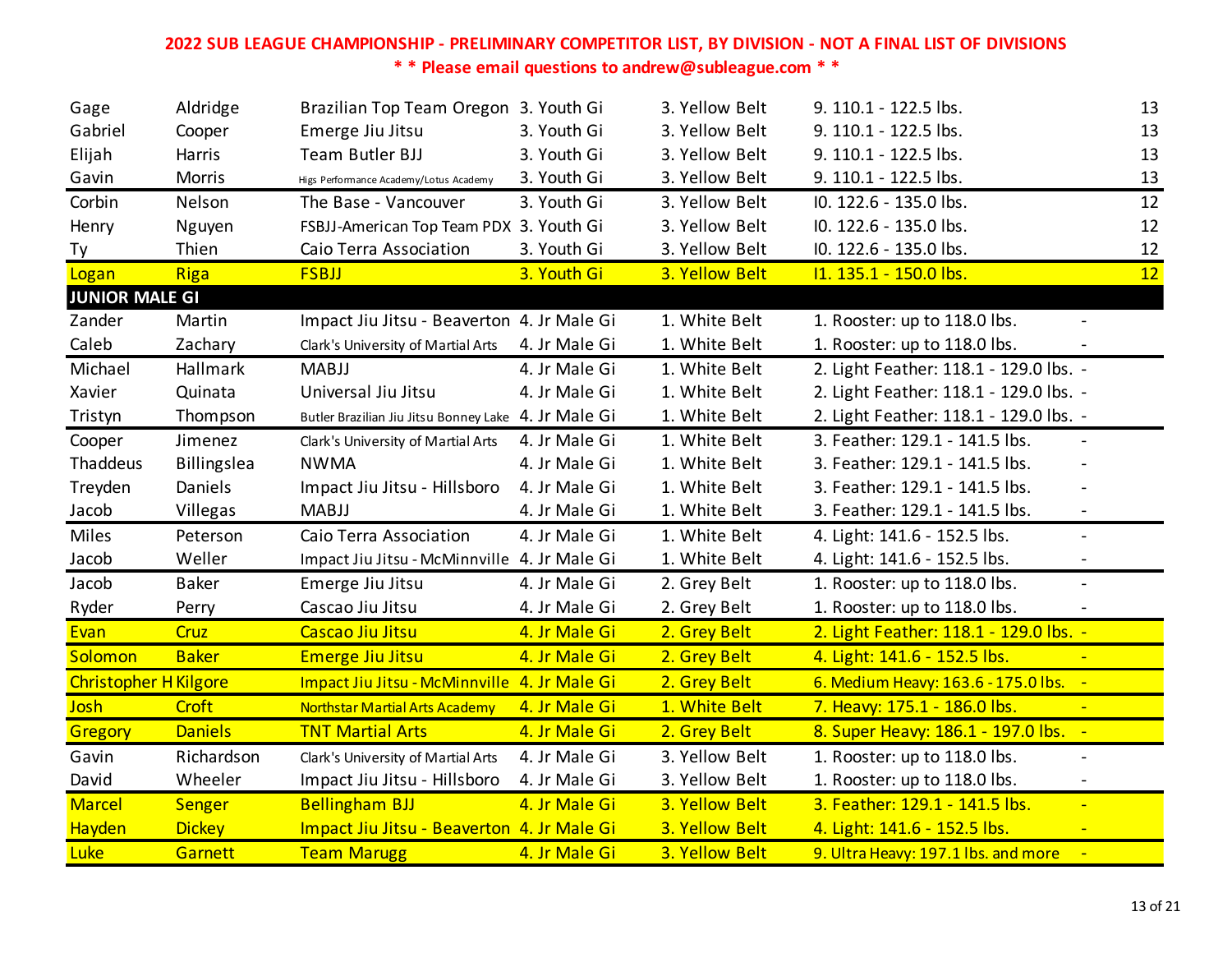| <b>Brody</b>            | Robb               | Universal Jiu Jitsu                            | 4. Jr Male Gi   | 4. Orange Belt | 3. Feather: 129.1 - 141.5 lbs.                                 | $\blacksquare$           |
|-------------------------|--------------------|------------------------------------------------|-----------------|----------------|----------------------------------------------------------------|--------------------------|
| <b>David</b>            | <b>Riggs</b>       | SKBJJ                                          | 4. Jr Male Gi   | 4. Orange Belt | 4. Light: 141.6 - 152.5 lbs.                                   |                          |
| Nathaniel               | Wirchak            | Impact Jiu Jitsu - Sherwood 4. Jr Male Gi      |                 | 4. Orange Belt | 4. Light: 141.6 - 152.5 lbs.                                   |                          |
| <b>Brock</b>            | <b>MacWilliams</b> | Impact Jiu Jitsu - Beaverton 4. Jr Male Gi     |                 | 4. Orange Belt | 7. Heavy: 175.1 - 186.0 lbs.                                   | $\blacksquare$           |
| <b>David</b>            | <b>Riggs</b>       | SKBJJ                                          | 4. Jr Male Gi   | 4. Orange Belt | 4. Light: 141.6 - 152.5 lbs.                                   |                          |
| Julian                  | Hoidal             | Impact Jiu Jitsu - Sherwood 4. Jr Male Gi      |                 | 5. Green Belt  | 4. Light: 141.6 - 152.5 lbs.                                   |                          |
| <b>Henry</b>            | <b>Davis</b>       | <b>Adamson Bros</b>                            | 4. Jr Male Gi   | 5. Green Belt  | 8. Super Heavy: 186.1 - 197.0 lbs. -                           |                          |
| <b>JUNIOR FEMALE GI</b> |                    |                                                |                 |                |                                                                |                          |
| <b>McKinna</b>          | <b>McGuire</b>     | Impact Jiu Jitsu - McMinnville 5. Jr Female Gi |                 | 1. White Belt  | 1. Rooster: up to 98.0 lbs.                                    |                          |
| <b>Kaylie</b>           | <b>Schulz</b>      | Impact Jiu Jitsu - Clackamas                   | 5. Jr Female Gi | 1. White Belt  | 6. Medium Heavy: 133.6 - 143.5 lbs. -                          |                          |
| Erika                   | Shannon            | <b>TNT Martial Arts</b>                        | 5. Jr Female Gi | 1. White Belt  | 8. Super Heavy: 152.1 lbs. and more -                          |                          |
| <b>Julia</b>            | Enderlein          | <b>Clark's University of Martial Arts</b>      | 5. Jr Female Gi | 2. Grey Belt   | 4. Light: 116.1 - 125.0 lbs.                                   |                          |
| Elyce                   | <b>Burton</b>      | Impact Jiu Jitsu - Hillsboro                   | 5. Jr Female Gi | 2. Grey Belt   | 6. Medium Heavy: 133.6 - 143.5 lbs. -                          |                          |
| Hailey                  | Miller             | Universal Jiu Jitsu                            | 5. Jr Female Gi | 2. Grey Belt   | 6. Medium Heavy: 133.6 - 143.5 lbs. -                          |                          |
| <b>Nahla</b>            | <b>Nelson</b>      | Impact Jiu Jitsu - McMinnville 5. Jr Female Gi |                 | 2. Grey Belt   | 8. Super Heavy: 152.1 lbs. and more -                          |                          |
| Alana                   | <b>Troullier</b>   | <b>Clark's University of Martial Arts</b>      | 5. Jr Female Gi | 3. Yellow Belt | 4. Light: 116.1 - 125.0 lbs.                                   |                          |
| <b>Isabella</b>         | <b>Butler</b>      | <b>Team Butler BJJ</b>                         | 5. Jr Female Gi | 4. Orange Belt | 3. Feather: 106.6 - 116.0 lbs.                                 | $\blacksquare$           |
| Rhoegyn                 | <b>Walls</b>       | Impact Jiu Jitsu - Sherwood 5. Jr Female Gi    |                 | 4. Orange Belt | 4. Light: 116.1 - 125.0 lbs.                                   | $\blacksquare$           |
| <b>Bianca</b>           | <b>Ballesteros</b> | Impact Jiu Jitsu - Beaverton 5. Jr Female Gi   |                 | 4. Orange Belt | 5. Middle: 125.1 - 133.5 lbs.                                  |                          |
| Grace                   | Cooper             | Emerge Jiu Jitsu                               | 5. Jr Female Gi | 4. Orange Belt | 5. Middle: 125.1 - 133.5 lbs.                                  | $\overline{\phantom{0}}$ |
| Aria                    | Gillespie          | Impact Jiu Jitsu - Clackamas                   | 5. Jr Female Gi | 5. Green Belt  | 7. Heavy: 143.6 - 152.0 lbs.                                   | $\blacksquare$           |
| Stryder                 | Walls              | Impact Jiu Jitsu - Sherwood 5. Jr Female Gi    |                 | 5. Green Belt  | 7. Heavy: 143.6 - 152.0 lbs.                                   |                          |
| <b>Adrienne</b>         | Locke              | <b>Universal Jiu Jitsu</b>                     | 5. Jr Female Gi |                | 6. Blue Belt (juniors ages 16-17) 7. Heavy: 143.6 - 152.0 lbs. | $\blacksquare$           |
| <b>MEN'S NO-GI</b>      |                    |                                                |                 |                |                                                                |                          |
| Steven                  | Asbach             | Mata Leao Combat Sports                        | 6. Men's No-gi  | 1. Beginner    | 1. Rooster: up to 122.5 lbs.                                   | 2. Master 1              |
| Alexander               | <b>Bailon</b>      | Impact Jiu Jitsu                               | 6. Men's No-gi  | 1. Beginner    | 2. Light Feather: 122.6 - 136.0 lbs. 1. Adult                  |                          |
| William                 | Hogate             | 10th Planet Grants Pass                        | 6. Men's No-gi  | 1. Beginner    | 2. Light Feather: 122.6 - 136.0 lbs. 1. Adult                  |                          |
| Damian                  | Ashley             |                                                | 6. Men's No-gi  | 1. Beginner    | 3. Feather: 136.1 - 149.0 lbs.                                 | 1. Adult                 |
| Vaughn                  | Earl-Silva         | 10th Planet Newport                            | 6. Men's No-gi  | 1. Beginner    | 3. Feather: 136.1 - 149.0 lbs.                                 | 2. Master 1              |
| Jamie                   | Tolentino          | The Base                                       | 6. Men's No-gi  | 1. Beginner    | 4. Light: 149.1 - 162.5 lbs.                                   | 1. Adult                 |
| Eduardo                 | Perrry-Mendoza     | American Top Team                              | 6. Men's No-gi  | 1. Beginner    | 4. Light: 149.1 - 162.5 lbs.                                   | 1. Adult                 |
| Liam                    | Monaghan           | <b>Conquest Self Defense</b>                   | 6. Men's No-gi  | 1. Beginner    | 4. Light: 149.1 - 162.5 lbs.                                   | 1. Adult                 |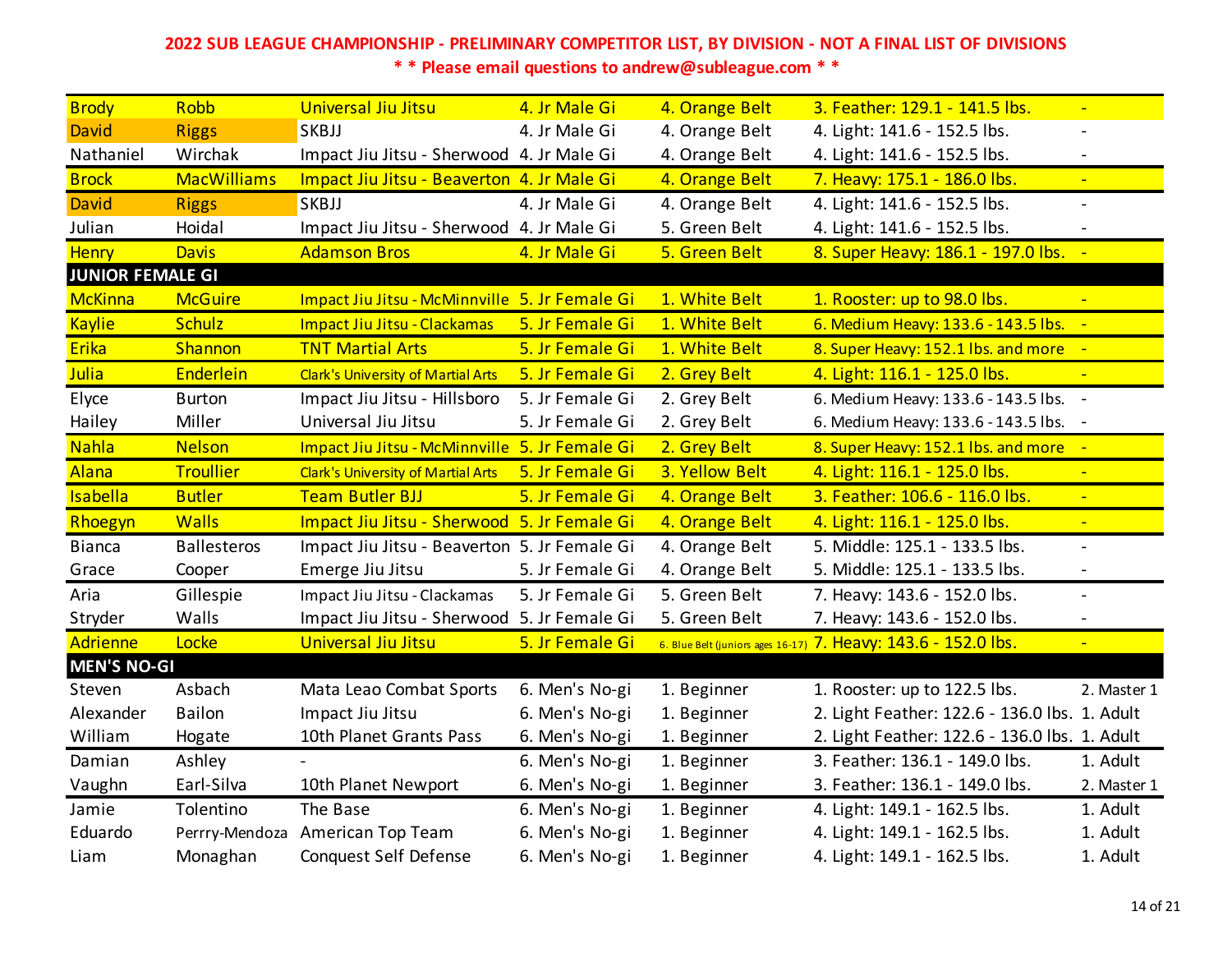| Robert       | Shannon        | <b>Gracie Technics</b>                      | 6. Men's No-gi | 1. Beginner     | 4. Light: 149.1 - 162.5 lbs.                   | 1. Adult    |
|--------------|----------------|---------------------------------------------|----------------|-----------------|------------------------------------------------|-------------|
| Andrew       | Olsen          | Impact Jiu Jitsu - Beaverton 6. Men's No-gi |                | 1. Beginner     | 4. Light: 149.1 - 162.5 lbs.                   | 1. Adult    |
| Adam         | Spillman       | Impact Jiu Jitsu - Hood River               | 6. Men's No-gi | 1. Beginner     | 5. Middle: 162.6 - 175.5 lbs.                  | 2. Master 1 |
| Joshua       | Miller         | Universal Jiu Jitsu                         | 6. Men's No-gi | 1. Beginner     | 5. Middle: 162.6 - 175.5 lbs.                  | 2. Master 1 |
| Sean         | Rimes          | <b>REPS House of Tubbs</b>                  | 6. Men's No-gi | 1. Beginner     | 5. Middle: 162.6 - 175.5 lbs.                  | 2. Master 1 |
| Tim          | Potter         | 10th Planet Grants Pass                     | 6. Men's No-gi | 1. Beginner     | 5. Middle: 162.6 - 175.5 lbs.                  | 3. Master 2 |
| Bendeguz     | Pigniczky      | Mata Leao Combat Sports                     | 6. Men's No-gi | 1. Beginner     | 6. Medium Heavy: 175.6 - 188.5 lbs.            | 1. Adult    |
| Gabriel      | Villasenor     | 10th Planet Grants Pass                     | 6. Men's No-gi | 1. Beginner     | 6. Medium Heavy: 175.6 - 188.5 lbs.            | 1. Adult    |
| <b>Bryan</b> | Palmer         | 10th Planet Portland                        | 6. Men's No-gi | 1. Beginner     | 7. Heavy: 188.6 - 202.0 lbs.                   | 1. Adult    |
| Brian        | <b>Bradley</b> | Impact Jiu Jitsu - Wilsonville              | 6. Men's No-gi | 1. Beginner     | 7. Heavy: 188.6 - 202.0 lbs.                   | 2. Master 1 |
| Hayden       | DeGrandpre     | Universal Jiu Jitsu                         | 6. Men's No-gi | 1. Beginner     | 8. Super-Heavy: 202.1 - 215.0 lbs. 1. Adult    |             |
| David        | Powers         | 10th Planet Grants Pass                     | 6. Men's No-gi | 1. Beginner     | 8. Super-Heavy: 202.1 - 215.0 lbs. 2. Master 1 |             |
| Jason        | Davis          | Impact Jiu Jitsu - Mt Hood                  | 6. Men's No-gi | 1. Beginner     | 8. Super-Heavy: 202.1 - 215.0 lbs.             | 3. Master 2 |
| Micah        | Dikeman        | Impact Jiu Jitsu                            | 6. Men's No-gi | 1. Beginner     | 9. Ultra Heavy: 215.1 lbs. and more            | 1. Adult    |
| Hayden       | Evans          | 10th Planet Grants Pass                     | 6. Men's No-gi | 1. Beginner     | 9. Ultra Heavy: 215.1 lbs. and more            | 1. Adult    |
| Chance       | Leroue         | <b>Salvos Training</b>                      | 6. Men's No-gi | 1. Beginner     | 9. Ultra Heavy: 215.1 lbs. and more            | 1. Adult    |
| Jessie       | <b>Morales</b> | Impact Jiu Jitsu - Beaverton 6. Men's No-gi |                | 1. Beginner     | 9. Ultra Heavy: 215.1 lbs. and more            | 1. Adult    |
| Joseph       | Wojtas         | <b>Stray Dogs Grabbling Academy</b>         | 6. Men's No-gi | 1. Beginner     | 9. Ultra Heavy: 215.1 lbs. and more            | 1. Adult    |
| Donavon      | Frost          | 10th Planet Portland                        | 6. Men's No-gi | 2. Intermediate | 3. Feather: 136.1 - 149.0 lbs.                 | 1. Adult    |
| Santos       | Hermida        | The Base                                    | 6. Men's No-gi | 2. Intermediate | 3. Feather: 136.1 - 149.0 lbs.                 | 1. Adult    |
| Josiah       | Bergquist      | 10th Planet Grants Pass                     | 6. Men's No-gi | 2. Intermediate | 4. Light: 149.1 - 162.5 lbs.                   | 1. Adult    |
| Dylan        | Chumley        | Impact Jiu Jitsu - Beaverton 6. Men's No-gi |                | 2. Intermediate | 4. Light: 149.1 - 162.5 lbs.                   | 1. Adult    |
| Paul         | Schaffer       | Danzig MMA                                  | 6. Men's No-gi | 2. Intermediate | 4. Light: 149.1 - 162.5 lbs.                   | 1. Adult    |
| Joey         | Dussel         | Impact Jiu Jitsu - Hillsboro                | 6. Men's No-gi | 2. Intermediate | 4. Light: 149.1 - 162.5 lbs.                   | 2. Master 1 |
| Dustin       | Barber         | Impact Jiu Jitsu - Mt Hood                  | 6. Men's No-gi | 2. Intermediate | 4. Light: 149.1 - 162.5 lbs.                   | 2. Master 1 |
| Grant        | Reschke        | W Jiu Jitsu                                 | 6. Men's No-gi | 2. Intermediate | 5. Middle: 162.6 - 175.5 lbs.                  | 1. Adult    |
| Shaine       | Arzberger      | Conquest Self Defense                       | 6. Men's No-gi | 2. Intermediate | 5. Middle: 162.6 - 175.5 lbs.                  | 1. Adult    |
| Travis       | Haven          | 10th Planet Grants Pass                     | 6. Men's No-gi | 2. Intermediate | 5. Middle: 162.6 - 175.5 lbs.                  | 1. Adult    |
| Hunter       | Weast          | Art of War                                  | 6. Men's No-gi | 2. Intermediate | 5. Middle: 162.6 - 175.5 lbs.                  | 1. Adult    |
| Jeremiah     | Foust          | <b>REPS House of Tubbs</b>                  | 6. Men's No-gi | 2. Intermediate | 5. Middle: 162.6 - 175.5 lbs.                  | 2. Master 1 |
| Adrian       | Lyons-Lopez    | Impact Jiu Jitsu - Salem                    | 6. Men's No-gi | 2. Intermediate | 6. Medium Heavy: 175.6 - 188.5 lbs.            | 1. Adult    |
| Pablo        | Grimaldi       | <b>Connection Rio BJJ</b>                   | 6. Men's No-gi | 2. Intermediate | 6. Medium Heavy: 175.6 - 188.5 lbs.            | 1. Adult    |
| Gottlieb     | Davis          | University of mixed martial arts            | 6. Men's No-gi | 2. Intermediate | 7. Heavy: 188.6 - 202.0 lbs.                   | 1. Adult    |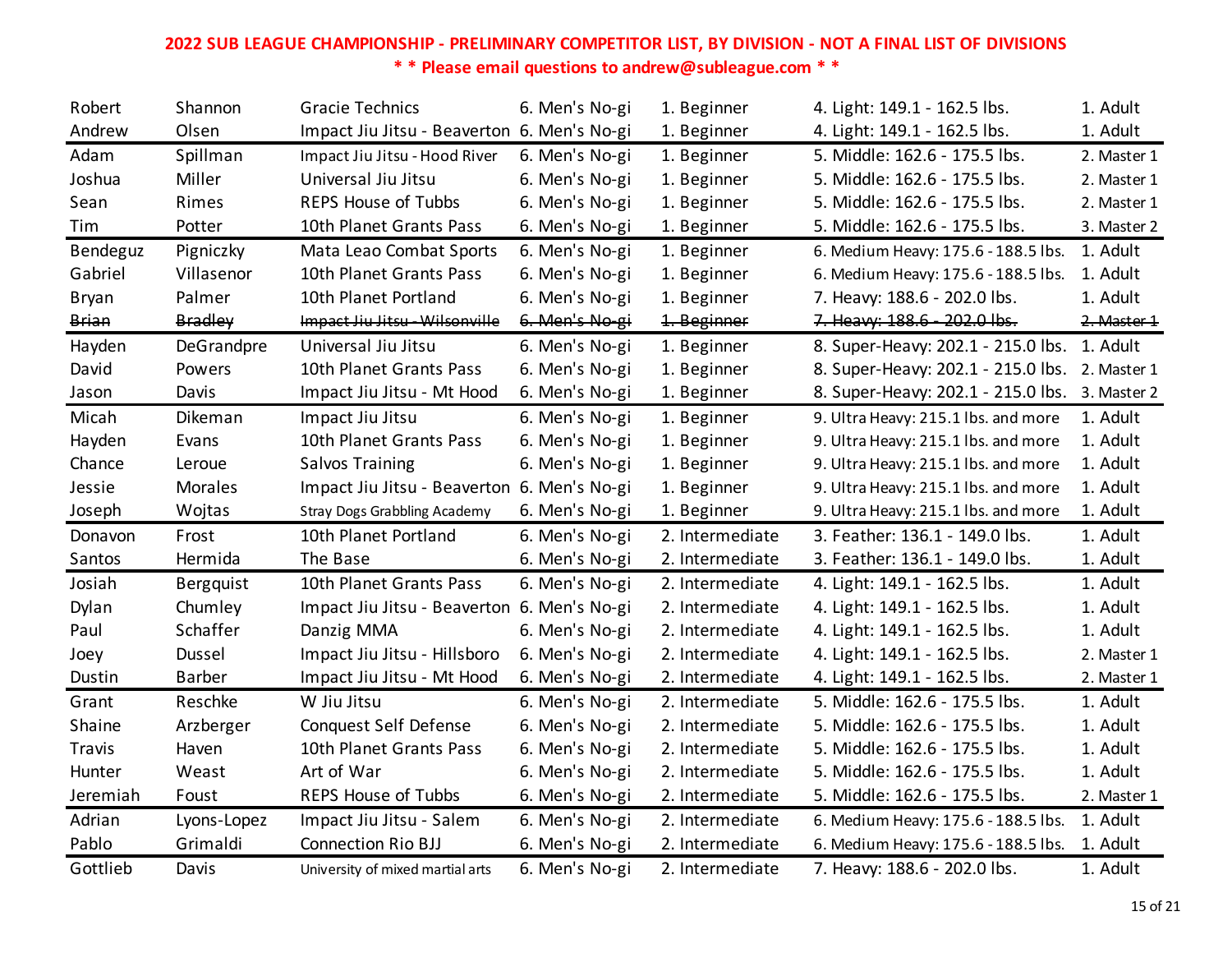| Kyle                 | Whelchel           | Wonderland Jiu Jitsu                        | 6. Men's No-gi   | 2. Intermediate | 7. Heavy: 188.6 - 202.0 lbs.        | 1. Adult    |
|----------------------|--------------------|---------------------------------------------|------------------|-----------------|-------------------------------------|-------------|
| Huston               | Hedinger           | Impact Jiu Jitsu - Beaverton 6. Men's No-gi |                  | 2. Intermediate | 7. Heavy: 188.6 - 202.0 lbs.        | 2. Master 1 |
| Jaccob               | Wilkes             | Impact Jiu Jitsu - Hood River               | 6. Men's No-gi   | 2. Intermediate | 7. Heavy: 188.6 - 202.0 lbs.        | 2. Master 1 |
| Jon                  | Young              | Cascao Jiu Jitsu                            | 6. Men's No-gi   | 2. Intermediate | 7. Heavy: 188.6 - 202.0 lbs.        | 2. Master 1 |
| Avery                | <b>Bies</b>        | Impact Jiu Jitsu - Beaverton 6. Men's No-gi |                  | 2. Intermediate | 8. Super-Heavy: 202.1 - 215.0 lbs.  | 1. Adult    |
| David                | <b>Friedericks</b> | Enso Jiu Jitsu - Oregon City                | 6. Men's No-gi   | 2. Intermediate | 8. Super-Heavy: 202.1 - 215.0 lbs.  | 3. Master 2 |
| Relijah              | Carlson            | <b>Conquest Self Defense</b>                | 6. Men's No-gi   | 2. Intermediate | 9. Ultra Heavy: 215.1 lbs. and more | 1. Adult    |
| Isaiah               | Goodrich           | 10th Planet Portland                        | 6. Men's No-gi   | 2. Intermediate | 9. Ultra Heavy: 215.1 lbs. and more | 1. Adult    |
| Levi                 | Egg                | Impact Jiu Jitsu - Sherwood 6. Men's No-gi  |                  | 2. Intermediate | 9. Ultra Heavy: 215.1 lbs. and more | 1. Adult    |
| Michael              | Calderon           | Impact Jiu Jitsu - Salem                    | 6. Men's No-gi   | 2. Intermediate | 9. Ultra Heavy: 215.1 lbs. and more | 2. Master 1 |
| Jake                 | Ryder              | FSBJJ-American Top Team PDX 6. Men's No-gi  |                  | 3. Advanced     | 4. Light: 149.1 - 162.5 lbs.        | 2. Master 1 |
| Michael              | Pickens            | Impact Jiu Jitsu - Hood River               | 6. Men's No-gi   | 3. Advanced     | 4. Light: 149.1 - 162.5 lbs.        | 2. Master 1 |
| Gabe                 | Krupar             | 10th Planet Newport/Tsunami Training Center | 6. Men's No-gi   | 3. Advanced     | 4. Light: 149.1 - 162.5 lbs.        | 2. Master 1 |
| Salvador             | Hernandez          | Enso Jiu Jitsu                              | 6. Men's No-gi   | 3. Advanced     | 6. Medium Heavy: 175.6 - 188.5 lbs. | 1. Adult    |
| Daniel               | DiPiazza           | Impact Jiu Jitsu - Beaverton 6. Men's No-gi |                  | 3. Advanced     | 6. Medium Heavy: 175.6 - 188.5 lbs. | 1. Adult    |
| Casey                | <b>Butler</b>      | Impact Jiu Jitsu - Hood River               | 6. Men's No-gi   | 3. Advanced     | 6. Medium Heavy: 175.6 - 188.5 lbs. | 3. Master 2 |
|                      |                    |                                             |                  |                 |                                     |             |
| Bill                 | Chamberlain        | Impact Jiu Jitsu - Hillsboro                | 6. Men's No-gi   | 3. Advanced     | 6. Medium Heavy: 175.6 - 188.5 lbs. | 3. Master 2 |
| Alexander            | <b>Bailey</b>      | <b>Team Quest</b>                           | 6. Men's No-gi   | 3. Advanced     | 7. Heavy: 188.6 - 202.0 lbs.        | 2. Master 1 |
| Andrew               | Cantu              | Oregon Triad Jiu Jitsu                      | 6. Men's No-gi   | 3. Advanced     | 7. Heavy: 188.6 - 202.0 lbs.        | 2. Master 1 |
| Logan                | <b>Marshall</b>    | 10th Planet Grants Pass                     | 6. Men's No-gi   | 4. Elite        | 3. Feather: 136.1 - 149.0 lbs.      | 1. Adult    |
| Haven                | <b>Kukkee</b>      | 10th planet                                 | 6. Men's No-gi   | 4. Elite        | 4. Light: 149.1 - 162.5 lbs.        | 1. Adult    |
| <b>Bradley</b>       | Tyack              | <b>Conquest Self Defense</b>                | 6. Men's No-gi   | 4. Elite        | 5. Middle: 162.6 - 175.5 lbs.       | 1. Adult    |
| $\overline{D}$       | <b>Nuttall</b>     | Impact Jiu Jitsu                            | 6. Men's No-gi   | 4. Elite        | 5. Middle: 162.6 - 175.5 lbs.       | 2. Master 1 |
| Matt                 | Russell            | Impact Jiu Jitsu - Clackamas                | 6. Men's No-gi   | 4. Elite        | 5. Middle: 162.6 - 175.5 lbs.       | 3. Master 2 |
| Joaquin              | Holmes             | 10th Planet Grants Pass                     | 6. Men's No-gi   | 4. Elite        | 7. Heavy: 188.6 - 202.0 lbs.        | 1. Adult    |
| Alex                 | Simantel           | Impact Jiu Jitsu - Mt Hood                  | 6. Men's No-gi   | 3. Advanced     | 8. Super-Heavy: 202.1 - 215.0 lbs.  | 2. Master 1 |
| Jacob                | A Hoyt             | Checkmat Portland                           | 6. Men's No-gi   | 4. Elite        | 9. Ultra Heavy: 215.1 lbs. and more | 1. Adult    |
| Louis                | Herron             | Ashland jiu-jitsu academy                   | 6. Men's No-gi   | 4. Elite        | 9. Ultra Heavy: 215.1 lbs. and more | 2. Master 1 |
| Andreas              | Met                | 10th Planet                                 | 6. Men's No-gi   | 4. Elite        | 9. Ultra Heavy: 215.1 lbs. and more | 3. Master 2 |
| <b>WOMEN'S NO-GI</b> |                    |                                             |                  |                 |                                     |             |
| Kathleen             | Hanline            | Impact Jiu Jitsu - Hood River               | 7. Women's No-gi | 1. Beginner     | 2. Feather: 114.1 - 125.0 lbs.      | 1. Adult    |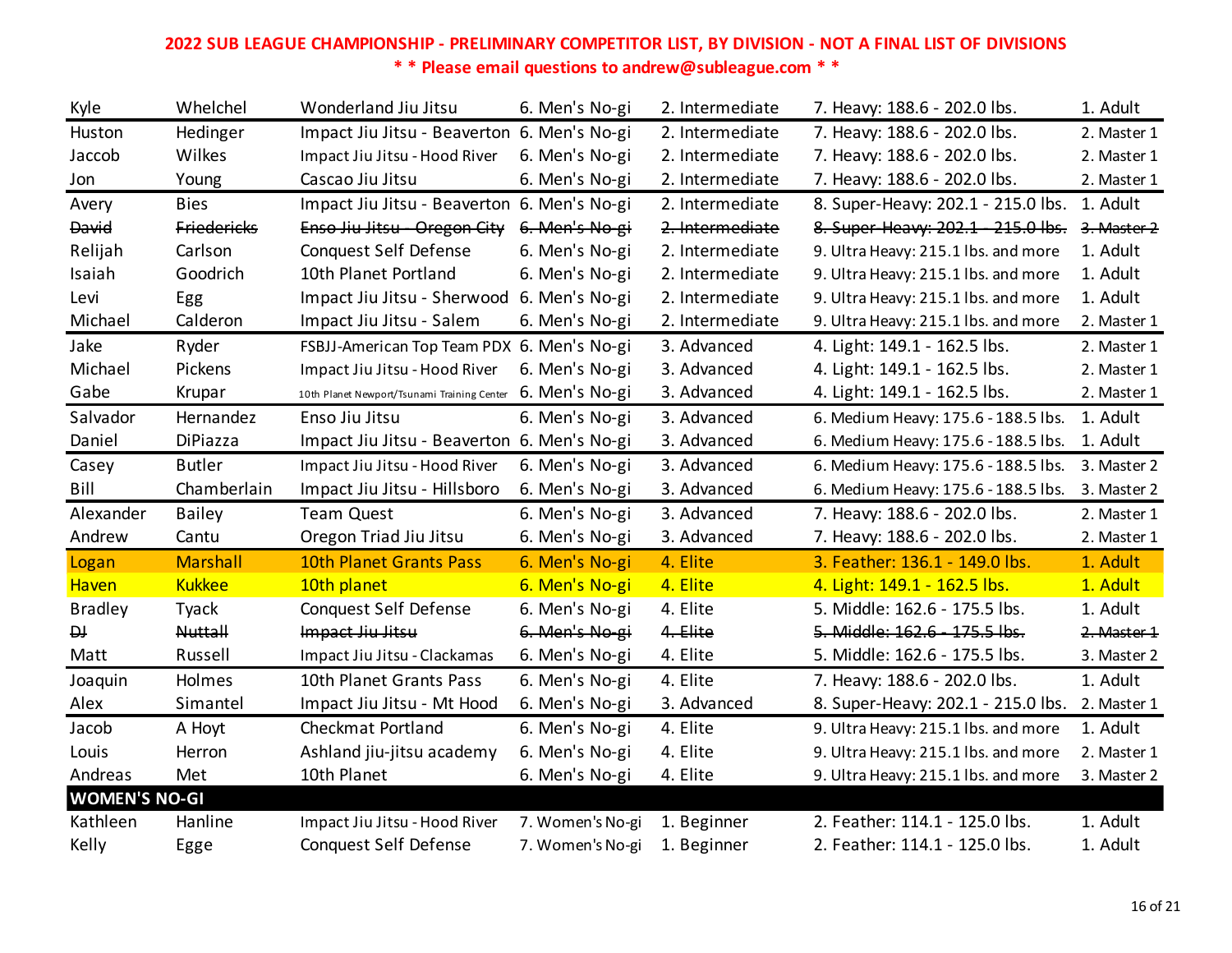| Angelica    | Hawkins      | Impact Jiu Jitsu - Salem                      | 7. Women's No-gi | 1. Beginner     | 2. Feather: 114.1 - 125.0 lbs.      | 1. Adult         |
|-------------|--------------|-----------------------------------------------|------------------|-----------------|-------------------------------------|------------------|
| Isabel      | Heynen       | Impact Jiu Jitsu - Salem                      | 7. Women's No-gi | 1. Beginner     | 3. Light: 125.1 - 136.0 lbs.        | 1. Adult         |
| Jennae      | Gabarda      | Danzig MMA                                    | 7. Women's No-gi | 1. Beginner     | 3. Light: 125.1 - 136.0 lbs.        | 1. Adult         |
| Ariel       | Hoffman      | G.I.R.L.S. Gym                                | 7. Women's No-gi | 1. Beginner     | 4. Middle: 136.1 - 147.0 lbs.       | 1. Adult         |
| Victoria    | Liu          | Enso Jiu Jitsu - Portland                     | 7. Women's No-gi | 1. Beginner     | 4. Middle: 136.1 - 147.0 lbs.       | 1. Adult         |
| Nicole      | Stucky       |                                               | 7. Women's No-gi | 1. Beginner     | 4. Middle: 136.1 - 147.0 lbs.       | 1. Adult         |
| Tara        | Stanton      | 10th Planet                                   | 7. Women's No-gi | 1. Beginner     | 7. Super Heavy: 169.1 lbs. and more | 1. Adult         |
| Mallory     | Ingalls      | <b>NWMA</b>                                   | 7. Women's No-gi | 1. Beginner     | 7. Super Heavy: 169.1 lbs. and more | 2. Master 1      |
| Richelle    | Rolfe        | 10th Planet Springfield                       | 7. Women's No-gi | 2. Intermediate | 2. Feather: 114.1 - 125.0 lbs.      | 1. Adult         |
| Alanis      | Graham       | Impact Jiu Jitsu - Clackamas                  | 7. Women's No-gi | 2. Intermediate | 2. Feather: 114.1 - 125.0 lbs.      | 1. Adult         |
| Melissa     | Gonzalez     | Impact Jiu Jitsu - Salem                      | 7. Women's No-gi | 2. Intermediate | 2. Feather: 114.1 - 125.0 lbs.      | 1. Adult         |
| Stephanie   | Fudge        | Pacific Wonderland Jiu Jitsu 7. Women's No-gi |                  | 2. Intermediate | 2. Feather: 114.1 - 125.0 lbs.      | 2. Master 1      |
| Angelica    | Gonzalez     | Impact Jiu Jitsu - Mt Hood                    | 7. Women's No-gi | 2. Intermediate | 5. Medium Heavy: 147.1 - 158.0 lbs. | 3. Master 2      |
| Alexa       | <b>Benz</b>  | G.I.R.L.S. Gym                                | 7. Women's No-gi | 2. Intermediate | 7. Super Heavy: 169.1 lbs. and more | 1. Adult         |
| Isabella    | Met          | 10th Planet                                   | 7. Women's No-gi | 3. Advanced     | 7. Super Heavy: 169.1 lbs. and more | 1. Adult         |
| Jennifer    | Conner       | G.I.R.L.S. Gym                                | 7. Women's No-gi | 3. Advanced     | 7. Super Heavy: 169.1 lbs. and more | 2. Master 1      |
| Katie       | Howard       | G.I.R.L.S. Gym                                | 7. Women's No-gi | 4. Elite        | 2. Feather: 114.1 - 125.0 lbs.      | 2. Master 1      |
| Allie       | Szymoniak    | G.I.R.L.S. Gym                                | 7. Women's No-gi | 4. Elite        | 2. Feather: 114.1 - 125.0 lbs.      | 2. Master 1      |
| Haleigh     | van Putten   | Mata Leao Combat Sports                       | 7. Women's No-gi | 4. Elite        | 3. Light: 125.1 - 136.0 lbs.        | 1. Adult         |
| Sonya       | Calendar     | Impact Jiu Jitsu - Beaverton 7. Women's No-gi |                  | 4. Elite        | 5. Medium Heavy: 147.1 - 158.0 lbs. | 1. Adult         |
| YOUTH NO-GI |              |                                               |                  |                 |                                     |                  |
| Uriah       | <b>Ellis</b> | 10th Planet Grants Pass                       | 8. Youth No-gi   | 1. Beginner     | 2.40.1 - 50.0 lbs.                  | 5                |
| Jason       | Heck         | Impact Jiu Jitsu - Wilsonville                | 8. Youth No-gi   | 1. Beginner     | 2.40.1 - 50.0 lbs.                  | 5                |
| Esme        | Haney        | Impact Jiu Jitsu - Team MWA                   | 8. Youth No-gi   | 1. Beginner     | 2.40.1 - 50.0 lbs.                  | 6                |
| Alyosha     | Zabroski     | <b>lpfs</b>                                   | 8. Youth No-gi   | 1. Beginner     | 2.40.1 - 50.0 lbs.                  | $\boldsymbol{6}$ |
| Ryder       | Clevidence   | Impact Jiu Jitsu - McMinnville 8. Youth No-gi |                  | 1. Beginner     | 2.40.1 - 50.0 lbs.                  | $\overline{7}$   |
| Kenny       | Fife         | Impact Jiu Jitsu - Wilsonville                | 8. Youth No-gi   | 1. Beginner     | 2.40.1 - 50.0 lbs.                  | $\overline{7}$   |
| Ember       | Hatch        | Cascao Jiu Jitsu                              | 8. Youth No-gi   | 1. Beginner     | 2.40.1 - 50.0 lbs.                  | $\overline{7}$   |
| Cam         | Higgins      | Impact Jiu Jitsu - Team MWA                   | 8. Youth No-gi   | 1. Beginner     | 2.40.1 - 50.0 lbs.                  | 8                |
| Raiden      | Gardner      | 10th Planet Grants Pass                       | 8. Youth No-gi   | 1. Beginner     | 3.50.1 - 60.0 lbs.                  | 5                |
| Russell     | Caramazza    | Impact Jiu Jitsu - Mt Hood                    | 8. Youth No-gi   | 1. Beginner     | 3.50.1 - 60.0 lbs.                  | 6                |
| Logan       | Pont         | Impact Jiu Jitsu - Hood River                 | 8. Youth No-gi   | 1. Beginner     | 3.50.1 - 60.0 lbs.                  | 6                |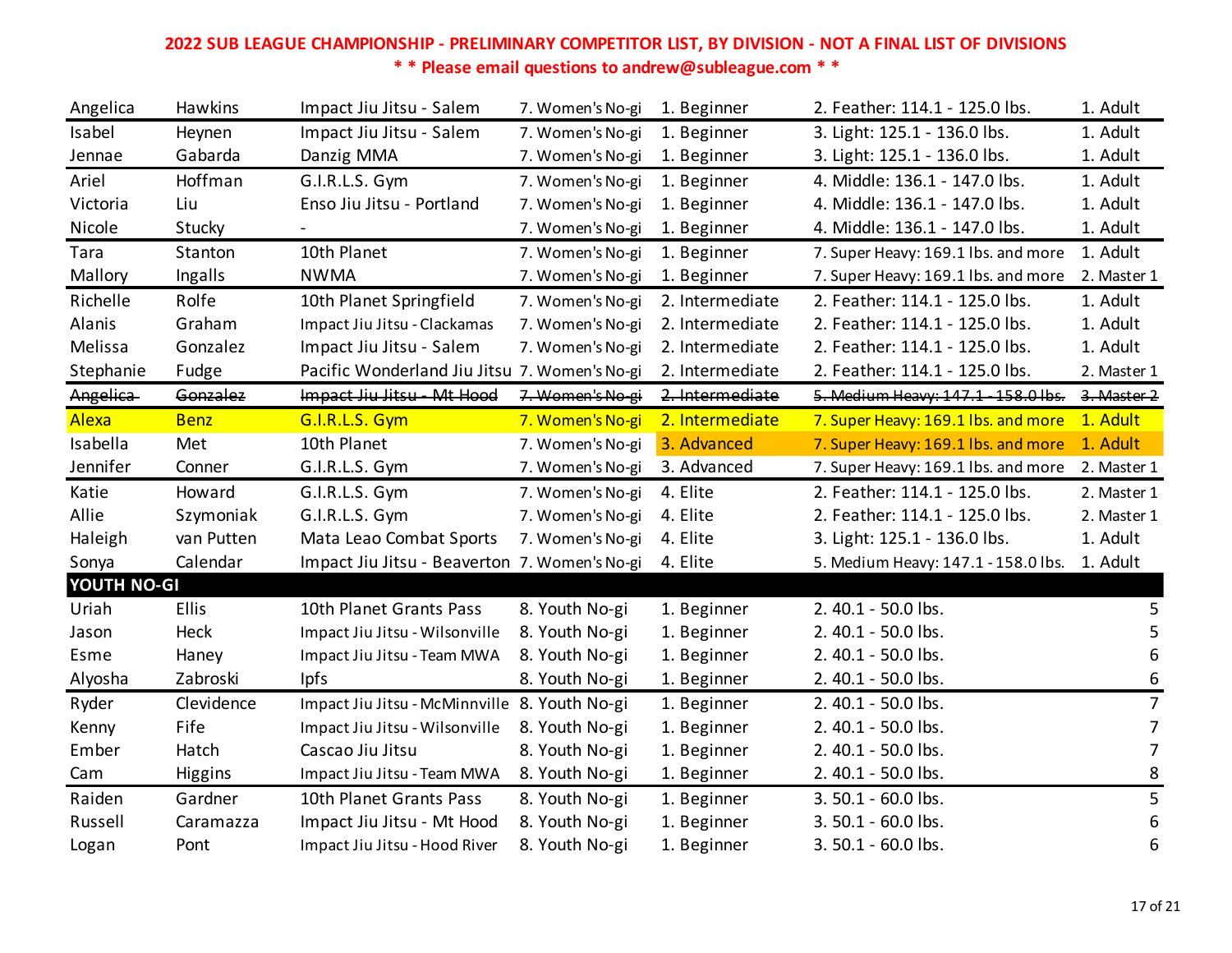| Myla                 | White            | Impact Jiu Jitsu - McMinnville 8. Youth No-gi |                | 1. Beginner | 3.50.1 - 60.0 lbs.   | 6                |
|----------------------|------------------|-----------------------------------------------|----------------|-------------|----------------------|------------------|
| Zen                  | Gregory          | Emerge Jiu Jitsu                              | 8. Youth No-gi | 1. Beginner | 3.50.1 - 60.0 lbs.   | $\overline{7}$   |
| Cooper               | Harris           | Emerge Jiu Jitsu                              | 8. Youth No-gi | 1. Beginner | 3.50.1 - 60.0 lbs.   | $\overline{7}$   |
| Jamie                | Heck             | Impact Jiu Jitsu - Wilsonville                | 8. Youth No-gi | 1. Beginner | 3.50.1 - 60.0 lbs.   | 7                |
| Henry                | Przybylowski     | Impact Jiu Jitsu - Hood River                 | 8. Youth No-gi | 1. Beginner | 3.50.1 - 60.0 lbs.   | $\overline{7}$   |
| Callen               | Sweeney          | Impact Jiu Jitsu - Mt Hood                    | 8. Youth No-gi | 1. Beginner | 3.50.1 - 60.0 lbs.   | $\overline{7}$   |
| Jase                 | Andersch         | Impact Jiu Jitsu - Team MWA                   | 8. Youth No-gi | 1. Beginner | 3.50.1 - 60.0 lbs.   | 8                |
| Alexandra Ma Britton |                  | Impact Jiu Jitsu - Wilsonville                | 8. Youth No-gi | 1. Beginner | 3.50.1 - 60.0 lbs.   | $\,8\,$          |
| <b>GENESIS</b>       | <b>HATCH</b>     | Cascao Jiu Jitsu                              | 8. Youth No-gi | 1. Beginner | 3.50.1 - 60.0 lbs.   | $\boldsymbol{9}$ |
| Haila                | Alotaibi         | Clark's University of Martial Arts            | 8. Youth No-gi | 1. Beginner | 4.60.1 - 70.0 lbs.   | $\overline{7}$   |
| Rohan                | Duffy            | Impact Jiu Jitsu - Team MWA                   | 8. Youth No-gi | 1. Beginner | 4.60.1 - 70.0 lbs.   | 7                |
| <b>Bianca</b>        | Gardner          | 10th Planet Grants Pass                       | 8. Youth No-gi | 1. Beginner | 4.60.1 - 70.0 lbs.   | $\overline{7}$   |
| Harmony              | Dinapoli         | Cascao Jiu Jitsu                              | 8. Youth No-gi | 1. Beginner | 4.60.1 - 70.0 lbs.   | 8                |
| Gunnar               | Manuel           | Renzo Gracie Portland                         | 8. Youth No-gi | 1. Beginner | 4.60.1 - 70.0 lbs.   | 8                |
| Lily                 | Platko           | Cascao Jiu Jitsu                              | 8. Youth No-gi | 1. Beginner | 4.60.1 - 70.0 lbs.   | $\frac{8}{1}$    |
| Maxxivo              | Magnum           | Caio Terra Association - Hillsboro            | 8. Youth No-gi | 1. Beginner | 4.60.1 - 70.0 lbs.   | $\overline{9}$   |
| Cooper               | Perry            | Cascao Jiu Jitsu                              | 8. Youth No-gi | 1. Beginner | 4.60.1 - 70.0 lbs.   | 10               |
| Gracie               | Gray             | Cascao Jiu Jitsu                              | 8. Youth No-gi | 1. Beginner | 4.60.1 - 70.0 lbs.   | 11               |
| Joey                 | Hedinger         | Impact Jiu Jitsu - Beaverton 8. Youth No-gi   |                | 1. Beginner | 5.70.1 - 80.0 lbs.   | 8                |
| Sicily               | Fratto           | Cascao Jiu Jitsu                              | 8. Youth No-gi | 1. Beginner | 5. 70.1 - 80.0 lbs.  | $\boldsymbol{9}$ |
| Jameson              | Friend           | Impact Jiu Jitsu - Team MWA                   | 8. Youth No-gi | 1. Beginner | 5.70.1 - 80.0 lbs.   | 9                |
| Elijah               | Holmes           | 10th Planet Grants Pass                       | 8. Youth No-gi | 1. Beginner | 5.70.1 - 80.0 lbs.   | $\boldsymbol{9}$ |
| Caleb                | Sweeney          | Impact Jiu Jitsu - Mt Hood                    | 8. Youth No-gi | 1. Beginner | 5. 70.1 - 80.0 lbs.  | 10               |
| Carter               | Howell           | Forge Combat Academy                          | 8. Youth No-gi | 1. Beginner | 5.70.1 - 80.0 lbs.   | 11               |
| Boaz                 | Senge            | <b>Team Quest</b>                             | 8. Youth No-gi | 1. Beginner | 6.80.1 - 90.0 lbs.   | 8                |
| Neyo                 | Gregory          | Emerge Jiu Jitsu                              | 8. Youth No-gi | 1. Beginner | 6.80.1 - 90.0 lbs.   | 10               |
| Jordan               | Lawrence         | 10th Planet Grants Pass                       | 8. Youth No-gi | 1. Beginner | 6.80.1 - 90.0 lbs.   | 10               |
| Emma                 | Platko           | Cascao Jiu Jitsu                              | 8. Youth No-gi | 1. Beginner | 6.80.1 - 90.0 lbs.   | 10               |
| <b>Braxton</b>       | Heggie           | Impact Jiu Jitsu - Team MWA                   | 8. Youth No-gi | 1. Beginner | 6.80.1 - 90.0 lbs.   | 11               |
| <b>Marcus</b>        | Baker            | Emerge Jiu Jitsu                              | 8. Youth No-gi | 1. Beginner | 6.80.1 - 90.0 lbs.   | 12               |
| Faith                | Gray             | Cascao Jiu Jitsu                              | 8. Youth No-gi | 1. Beginner | 6.80.1 - 90.0 lbs.   | 13               |
| Emmett               | McKennett-Sitter | <b>Team Quest</b>                             | 8. Youth No-gi | 1. Beginner | 7.90.1 - 100.0 lbs.  | 11               |
| Malachi              | Holbert          | Impact Jiu Jitsu - Hood River                 | 8. Youth No-gi | 1. Beginner | 7. 90.1 - 100.0 lbs. | 12               |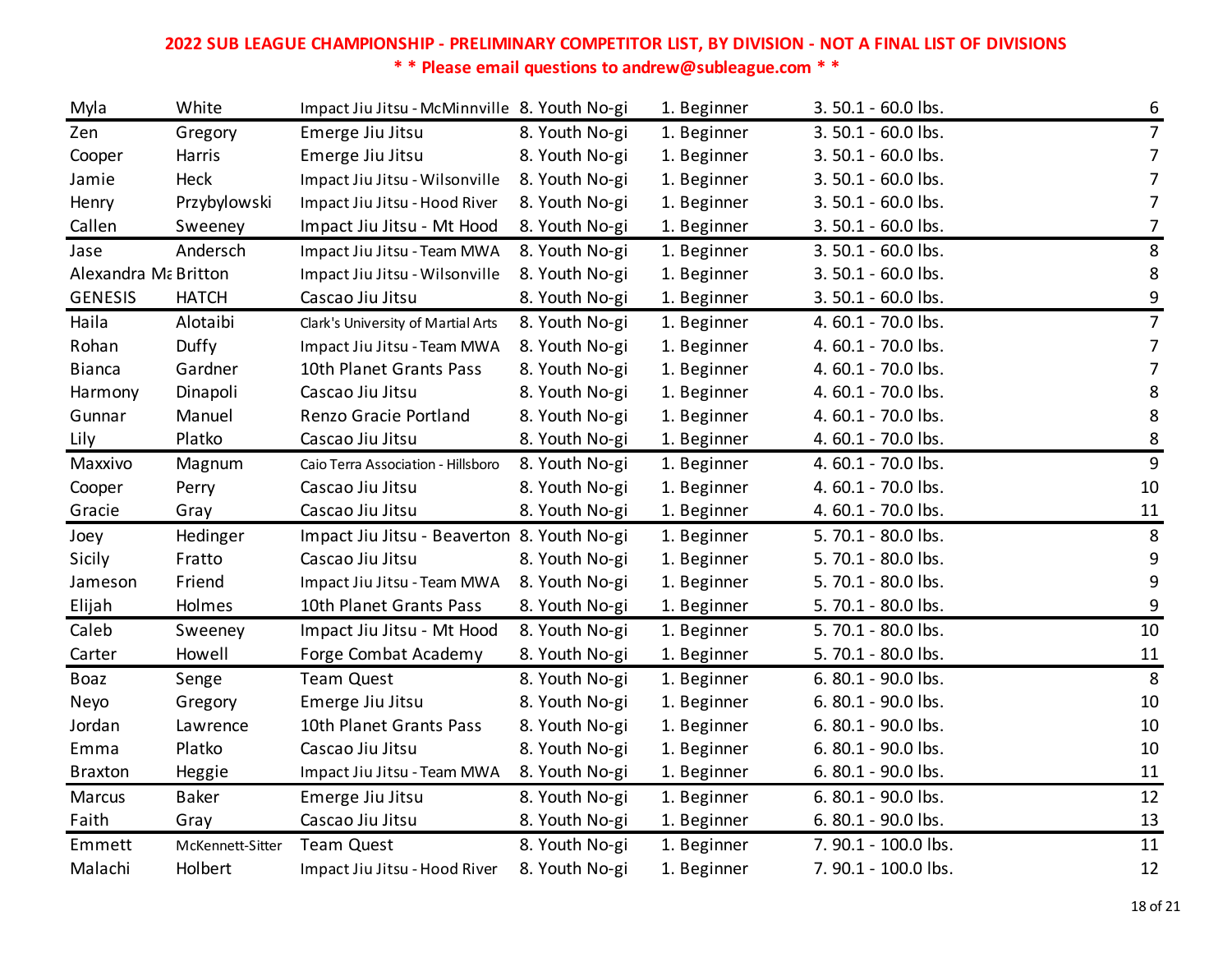| Liam           | Sweeney        | Impact Jiu Jitsu - Mt Hood                       | 8. Youth No-gi | 1. Beginner     | 7.90.1 - 100.0 lbs.     | 12               |
|----------------|----------------|--------------------------------------------------|----------------|-----------------|-------------------------|------------------|
| lan            | Herrera        | Renzo Gracie Portland                            | 8. Youth No-gi | 1. Beginner     | 8. 100.1 - 110.0 lbs.   | 11               |
| Logan          | <b>Brisby</b>  | Integral Progression Fight System 8. Youth No-gi |                | 1. Beginner     | 8. 100.1 - 110.0 lbs.   | 12               |
| Solia          | Herrera        | Renzo Gracie Portland                            | 8. Youth No-gi | 1. Beginner     | 8. 100.1 - 110.0 lbs.   | 13               |
| Noah           | Sturmak        | <b>Team Quest</b>                                | 8. Youth No-gi | 1. Beginner     | 9. 110.1 - 122.5 lbs.   | 9                |
| Osias          | <b>Ellis</b>   | 10th Planet Grants Pass                          | 8. Youth No-gi | 1. Beginner     | 9. 110.1 - 122.5 lbs.   | 10               |
| Kira           | Simmons        | 10th Planet Grants Pass                          | 8. Youth No-gi | 1. Beginner     | IO. 122.6 - 135.0 lbs.  | 10               |
| Jailyn         | Lawrence       | 10th Planet Grants Pass                          | 8. Youth No-gi | 1. Beginner     | I1. 135.1 - 150.0 lbs.  | 12               |
| Nathan         | Latta          | Impact Jiu Jitsu - Mt Hood                       | 8. Youth No-gi | 1. Beginner     | I2. 150.1 - 165.0 lbs.  | 10               |
| Mo             |                | Emmons-Gotesman G.I.R.L.S. Gym                   | 8. Youth No-gi | 1. Beginner     | 13. 165.1 lbs. and more | 10               |
| Joel           | <b>Bennett</b> | <b>Team Butler BJJ</b>                           | 8. Youth No-gi | 2. Intermediate | 2.40.1 - 50.0 lbs.      | $\overline{7}$   |
| Olivia         | Avallon        | Impact Jiu Jitsu - McMinnville 8. Youth No-gi    |                | 2. Intermediate | 3.50.1 - 60.0 lbs.      | $\overline{7}$   |
| Kua            | Ginoza         | Caio Terra Association                           | 8. Youth No-gi | 2. Intermediate | 3.50.1 - 60.0 lbs.      | $\overline{7}$   |
| Lauren         | Riga           | <b>FSBJJ</b>                                     | 8. Youth No-gi | 2. Intermediate | 3.50.1 - 60.0 lbs.      | 7                |
| <b>Burl</b>    | Dull           | Infinite                                         | 8. Youth No-gi | 2. Intermediate | 3.50.1 - 60.0 lbs.      | 8                |
| Sebastian      | Feldman        | Renzo Gracie Portland                            | 8. Youth No-gi | 2. Intermediate | 3.50.1 - 60.0 lbs.      | 8                |
| Tyler          | Gerhardt       | Higs Performance Academy 8. Youth No-gi          |                | 2. Intermediate | 3.50.1 - 60.0 lbs.      | 10               |
| Ryder          | Harple         | Team Butler BJJ                                  | 8. Youth No-gi | 2. Intermediate | 4.60.1 - 70.0 lbs.      | 7                |
| Grayson        | <b>Black</b>   | Higs Performance Academy                         | 8. Youth No-gi | 2. Intermediate | 4.60.1 - 70.0 lbs.      | 8                |
| Axyl           | Eich           | Impact Jiu Jitsu - Team MWA                      | 8. Youth No-gi | 2. Intermediate | 4.60.1 - 70.0 lbs.      | 8                |
| Andre          | Laurine        | Team Butler BJJ                                  | 8. Youth No-gi | 2. Intermediate | 4.60.1 - 70.0 lbs.      | 8                |
| Ila            | <b>Barber</b>  | Impact Jiu Jitsu - Mt Hood                       | 8. Youth No-gi | 2. Intermediate | 4.60.1 - 70.0 lbs.      | 8                |
| Phoenix        | Easley         | Impact Jiu Jitsu - Mt Hood                       | 8. Youth No-gi | 2. Intermediate | 4.60.1 - 70.0 lbs.      | 8                |
| Sequoia        | Easley         | Impact Jiu Jitsu - Mt Hood                       | 8. Youth No-gi | 2. Intermediate | 4.60.1 - 70.0 lbs.      | $\boldsymbol{9}$ |
| Kaylin         | Williams       | Higs Performance Academy 8. Youth No-gi          |                | 2. Intermediate | 4.60.1 - 70.0 lbs.      | 9                |
| <b>Benicio</b> | <b>Baida</b>   | Higs performance academy                         | 8. Youth No-gi | 2. Intermediate | 4.60.1 - 70.0 lbs.      | 9                |
| Stone          | Roepke         | OneJJ/DefianceJJ                                 | 8. Youth No-gi | 2. Intermediate | 4.60.1 - 70.0 lbs.      | 9                |
| Ethyn          | Nguyen         | FSBJJ-American Top Team PDX 8. Youth No-gi       |                | 2. Intermediate | 4.60.1 - 70.0 lbs.      | 10               |
| Taylor         | Wu             | Impact Jiu Jitsu - Clackamas                     | 8. Youth No-gi | 2. Intermediate | 4.60.1 - 70.0 lbs.      | <u>10</u>        |
| Andrew         | Alberson, Jr.  | Renzo Gracie Portland                            | 8. Youth No-gi | 2. Intermediate | 5.70.1 - 80.0 lbs.      | 8                |
| Henry          | Haney          | Impact Jiu Jitsu - Team MWA                      | 8. Youth No-gi | 2. Intermediate | 5.70.1 - 80.0 lbs.      | $\boldsymbol{9}$ |
| Isac           | Rozell         | <b>Gracie Technics</b>                           | 8. Youth No-gi | 2. Intermediate | 5.70.1 - 80.0 lbs.      | 9                |
| Cael           | Egli           | Pacific Wonderland Jiu Jitsu 8. Youth No-gi      |                | 2. Intermediate | 5.70.1 - 80.0 lbs.      | 10               |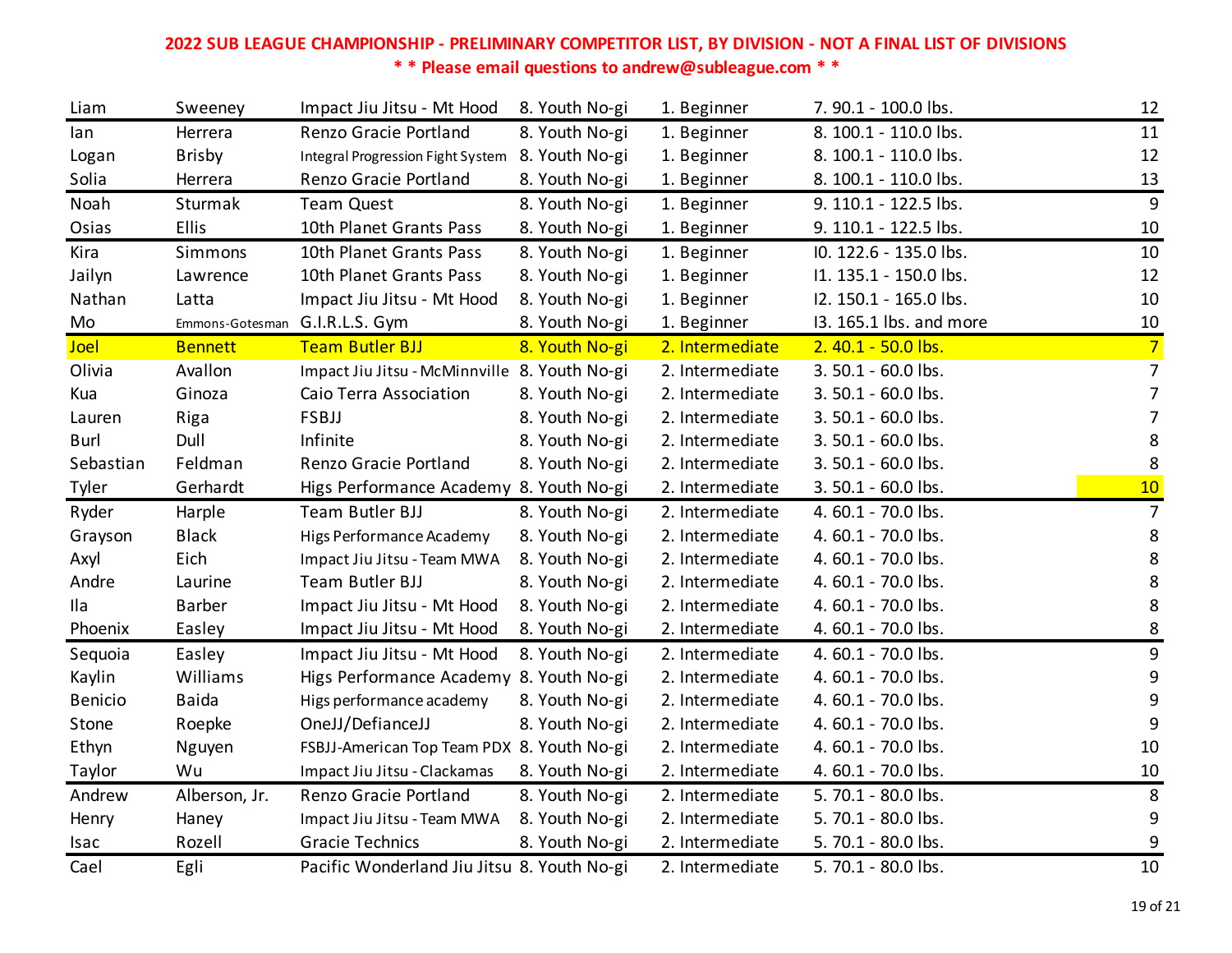| Georgia        | Harris           | Team Butler BJJ                             | 8. Youth No-gi | 2. Intermediate | 5.70.1 - 80.0 lbs.      | 10             |
|----------------|------------------|---------------------------------------------|----------------|-----------------|-------------------------|----------------|
| Logan          | Speyer           | The Base - Vancouver                        | 8. Youth No-gi | 2. Intermediate | 5.70.1 - 80.0 lbs.      | 10             |
| Jacob          | Higgins          | Impact Jiu Jitsu - Team MWA                 | 8. Youth No-gi | 2. Intermediate | 5.70.1 - 80.0 lbs.      | 11             |
| Colt           | Rhemrev          | FSBJJ-American Top Team PDX 8. Youth No-gi  |                | 2. Intermediate | 5.70.1 - 80.0 lbs.      | 11             |
| Keegan         | Spivey           | Impact Jiu Jitsu - Team MWA                 | 8. Youth No-gi | 2. Intermediate | 5. 70.1 - 80.0 lbs.     | 11             |
| Teyah          | Tionquiao        | Impact Jiu Jitsu - Hillsboro                | 8. Youth No-gi | 2. Intermediate | 5.70.1 - 80.0 lbs.      | 11             |
| Cyrus          | Dellinger        | <b>Connection Rio BJJ</b>                   | 8. Youth No-gi | 2. Intermediate | 5.70.1 - 80.0 lbs.      | 12             |
| Avery          | <b>Borchardt</b> | Impact Jiu Jitsu - Beaverton 8. Youth No-gi |                | 2. Intermediate | 6.80.1 - 90.0 lbs.      | 10             |
| Kaemon         | Call             | Impact Jiu Jitsu - Hood River               | 8. Youth No-gi | 2. Intermediate | 6.80.1 - 90.0 lbs.      | 10             |
| Maddock        | Masutani         | Gracie Barra Federal Way                    | 8. Youth No-gi | 2. Intermediate | 6.80.1 - 90.0 lbs.      | 10             |
| Andre          | Cruz             | Cascao Jiu Jitsu                            | 8. Youth No-gi | 2. Intermediate | 6.80.1 - 90.0 lbs.      | 11             |
| Lukas          | Hayes            | Renzo Gracie Portland                       | 8. Youth No-gi | 2. Intermediate | 6.80.1 - 90.0 lbs.      | 11             |
| Cash           | Rhemrev          | FSBJJ-American Top Team PDX 8. Youth No-gi  |                | 2. Intermediate | 6.80.1 - 90.0 lbs.      | 12             |
| Eli            | Borrayo          | <b>Connection Rio BJJ</b>                   | 8. Youth No-gi | 2. Intermediate | 6.80.1 - 90.0 lbs.      | 13             |
| James          | Marshall         | Caio Terra Association - Hillsboro          | 8. Youth No-gi | 2. Intermediate | 7. 90.1 - 100.0 lbs.    | 10             |
| Jamisen        | Rozell           | <b>Gracie Technics</b>                      | 8. Youth No-gi | 2. Intermediate | 7. 90.1 - 100.0 lbs.    | 11             |
| America        | Easley           | Impact Jiu Jitsu - Mt Hood                  | 8. Youth No-gi | 2. Intermediate | 8. 100.1 - 110.0 lbs.   | 11             |
| Jagger         | Salazar          | Impact Jiu Jitsu                            | 8. Youth No-gi | 2. Intermediate | 8. 100.1 - 110.0 lbs.   | 12             |
| Quinlynn       | Spivey           | Impact Jiu Jitsu - Team MWA                 | 8. Youth No-gi | 2. Intermediate | 8. 100.1 - 110.0 lbs.   | 13             |
| <b>Bradley</b> | Yap              | W Jiu Jitsu                                 | 8. Youth No-gi | 2. Intermediate | 9. 110.1 - 122.5 lbs.   | 11             |
| Daniel         | Salazar          | Impact Jiu Jitsu - Hood River               | 8. Youth No-gi | 2. Intermediate | 9. 110.1 - 122.5 lbs.   | 12             |
| Alaric         | Chaisson         | Salvos Training                             | 8. Youth No-gi | 2. Intermediate | 9. 110.1 - 122.5 lbs.   | 13             |
| Keizo          | Entriken         | Salvos Training                             | 8. Youth No-gi | 2. Intermediate | 9. 110.1 - 122.5 lbs.   | 13             |
| Lazaro         | Rodeman          | Carlson Gracie Team                         | 8. Youth No-gi | 2. Intermediate | 9. 110.1 - 122.5 lbs.   | 13             |
| Wyatt          | Espinosa         | Impact Jiu Jitsu - Mt Hood                  | 8. Youth No-gi | 2. Intermediate | IO. 122.6 - 135.0 lbs.  | 11             |
| Remy           | Jones            | Renzo Gracie Portland                       | 8. Youth No-gi | 2. Intermediate | IO. 122.6 - 135.0 lbs.  | 12             |
| Mallory        | Smothers         | Higs Performance Academy                    | 8. Youth No-gi | 2. Intermediate | IO. 122.6 - 135.0 lbs.  | 12             |
| Lucina         | Alberson         | <b>Renzo Gracie Portland</b>                | 8. Youth No-gi | 2. Intermediate | 11. 135.1 - 150.0 lbs.  | 10             |
| Razo           | Salazar          | Impact Jiu Jitsu - Hood River               | 8. Youth No-gi | 2. Intermediate | 13. 165.1 lbs. and more | 13             |
| Aisea          | <b>Butler</b>    | Impact Jiu Jitsu - Hood River               | 8. Youth No-gi | 3. Advanced     | 5.70.1 - 80.0 lbs.      | $\overline{7}$ |
| Reina          | <b>Bennett</b>   | Team Butler BJJ                             | 8. Youth No-gi | 3. Advanced     | 5.70.1 - 80.0 lbs.      | 10             |
| Forest         | Dull             | Infinte                                     | 8. Youth No-gi | 3. Advanced     | 5.70.1 - 80.0 lbs.      | 11             |